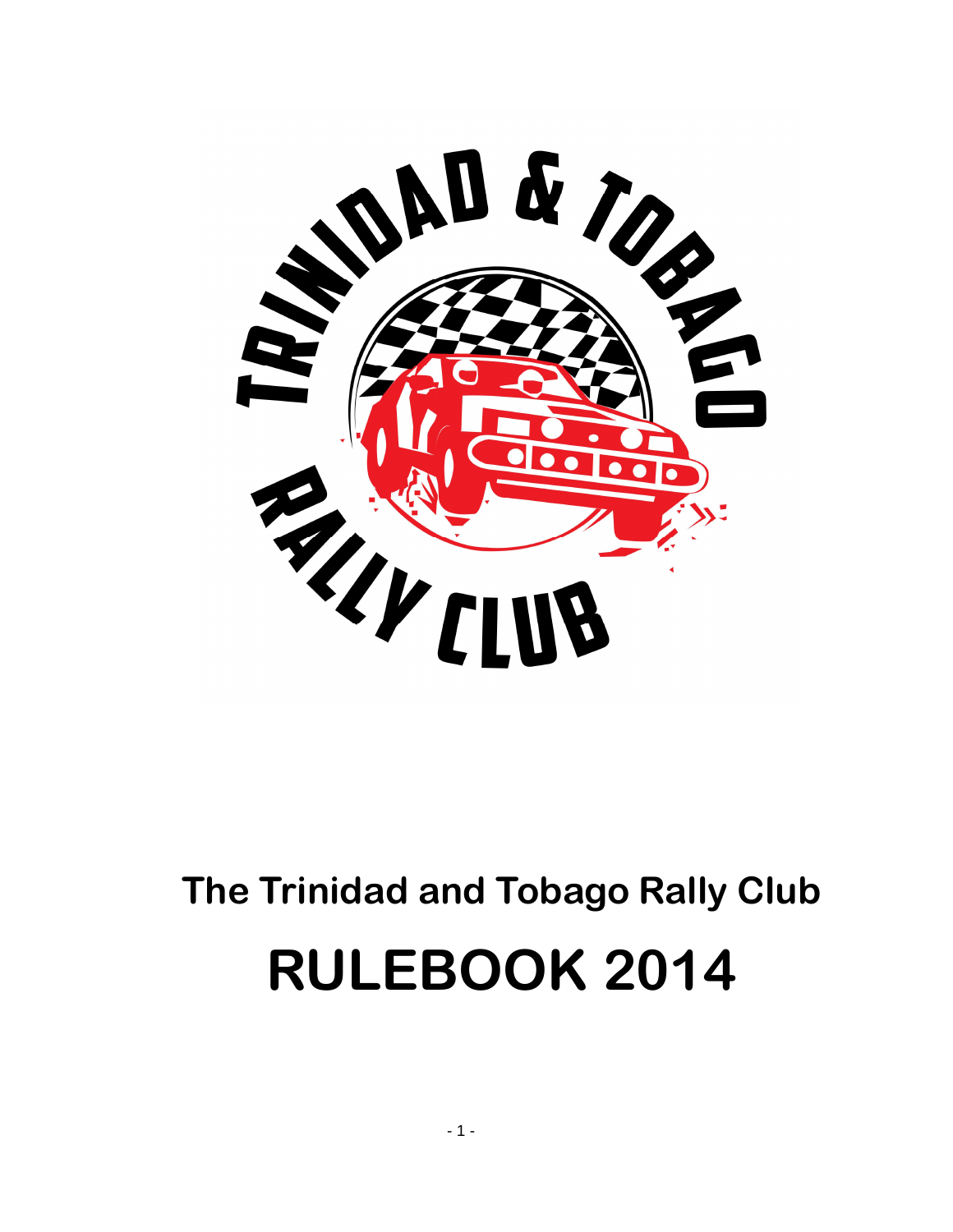| <b>FOREWORD</b> |                                                      | (3)  |
|-----------------|------------------------------------------------------|------|
| <b>SECTION</b>  | <b>1: ABOUT THE CLUB</b>                             | (4)  |
| <b>SECTION</b>  | <b>2: RULES OF THE TTRC</b>                          | (4)  |
| <b>SECTION</b>  | 3: STANDING SUPPLEMENTARY REGULATIONS                | (13) |
| <b>SECTION</b>  | 4: REGULATIONS FOR EVENT ORGANISATION AND MANAGEMENT | (35) |
| <b>SECTION</b>  | <b>5: VEHICLE REGULATIONS</b>                        | (40) |
| <b>SECTION</b>  | 6: CLASSIFICATION OF VEHICLES FOR SPECIAL STAGES     | (44) |
| <b>SECTION</b>  | <b>7: POINT SYSTEM</b>                               | (64) |
| <b>SECTION</b>  | 8: EVENT RESULTS                                     | (67) |
| <b>SECTION</b>  | <b>9: CLUB CHAMPIONSHIPS</b>                         | (69) |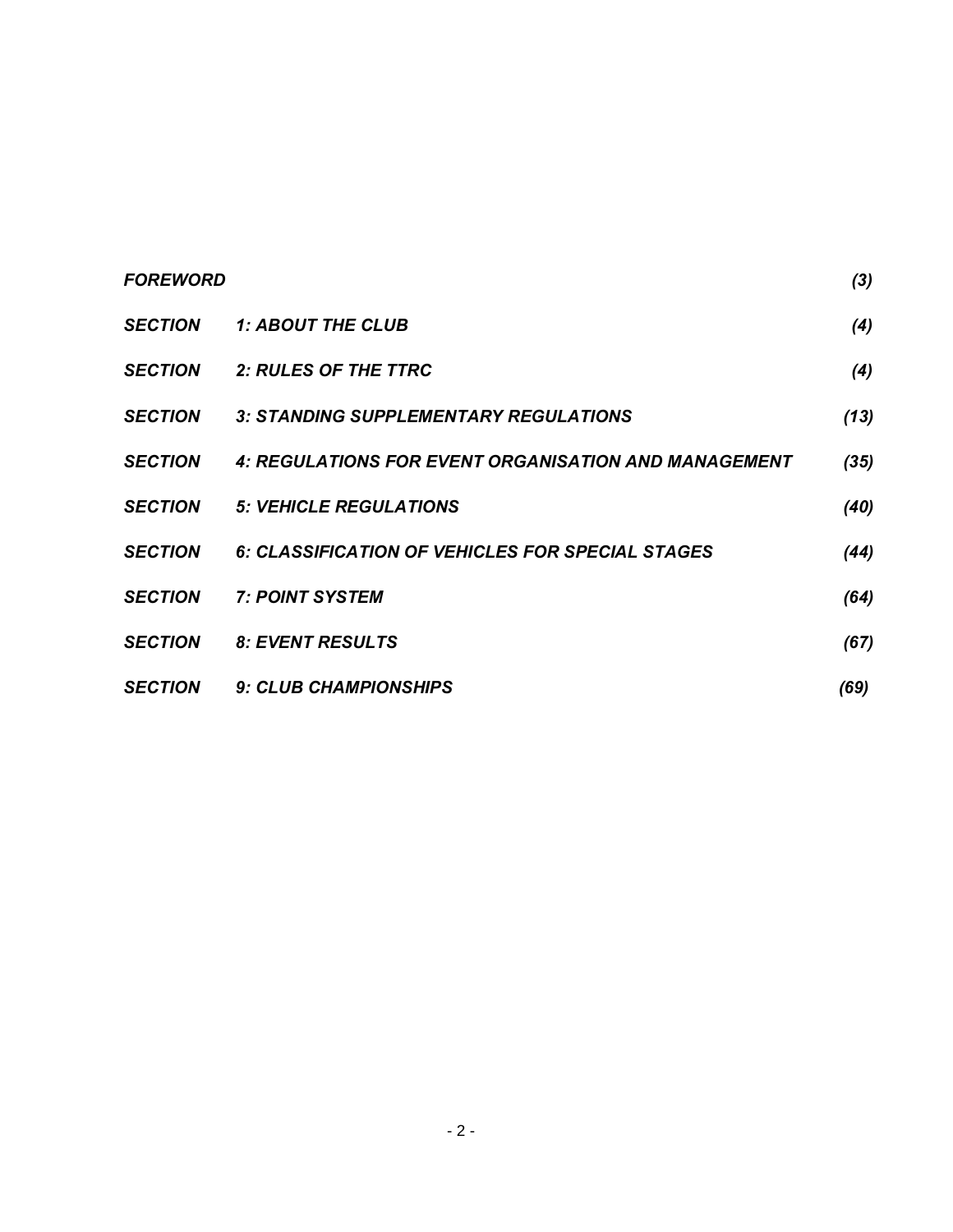# **FOREWORD**

Why do Drivers and Navigators go through the strain of a rally-is it just for the sake of winning or is there something else? Victory of course is a great reward-a feeling that inspires and stimulates, but perhaps more than winning, it is a challenge that keeps the team going even in the face of that lonely drive through the vast unknown land, even when tiredness is unbearable and they still have miles and miles to go before their next check. Then there is the excitement, the intense atmosphere of a challenge and the joy of driving itself! You are competing against time and against yourself. It's all there, but perhaps it's really very simple as some members put it................... "Rallying is simply a way of life."

For a driver to be physically fit and mentally alert; to drive a well maintained vehicle; to be acutely aware of time, speed and distance; to obey the rules of the road; in short, to harness the skills of the driver and the navigator with the best performance of the vehicle to arrive safely at the selected destination at the appointed time, these are among the means and objectives of those trying to win any rally.

The Trinidad and Tobago Rally Club is most interested in fostering a keener interest among motorists and all road users towards making the roads of this nation safe, and with the emphasis on having the motorist show a new interest in the care and maintenance of his or her vehicle, this goal should go some way to reducing the present carnage that currently exists on our roads. As a matter of policy, it is mandatory that all rallyists use seat belts at all times during events, and this has led to all regular realists using seat belts at all times in their normal daily motoring.

As a motor sport, Rallying has a lot to offer, not only to professional competitors, but to everyone. Anyone can join a Rally, and to spectators it is an event that is always exciting to watch. Rallying in fact is a popular sport. It's not just a purely physical sport; it is mentally stimulating as well. It's a test of skill, an ability to think, respond and react quickly, to know exactly what to do when there is only a split second for making a decision. It is a test of stamina just as driving is not just a matter of getting behind the wheel and putting your foot on the accelerator. Rallying is a matter of using ones entire body and mind.

This is what rallying is all about...............The determination to get back in your car on Sunday morning, after driving for the last sixteen hours, all over the countryside, and knowing that ahead of you is another day of more miles to cover before you finally reach the last control point, and can relax your concentration somewhat. Some people cannot really understand what we, who are dedicated to the sport, get out of rallying, but to anyone who asks, simply say that rallying is a virus which when caught can take a lifetime before you get it out of your system!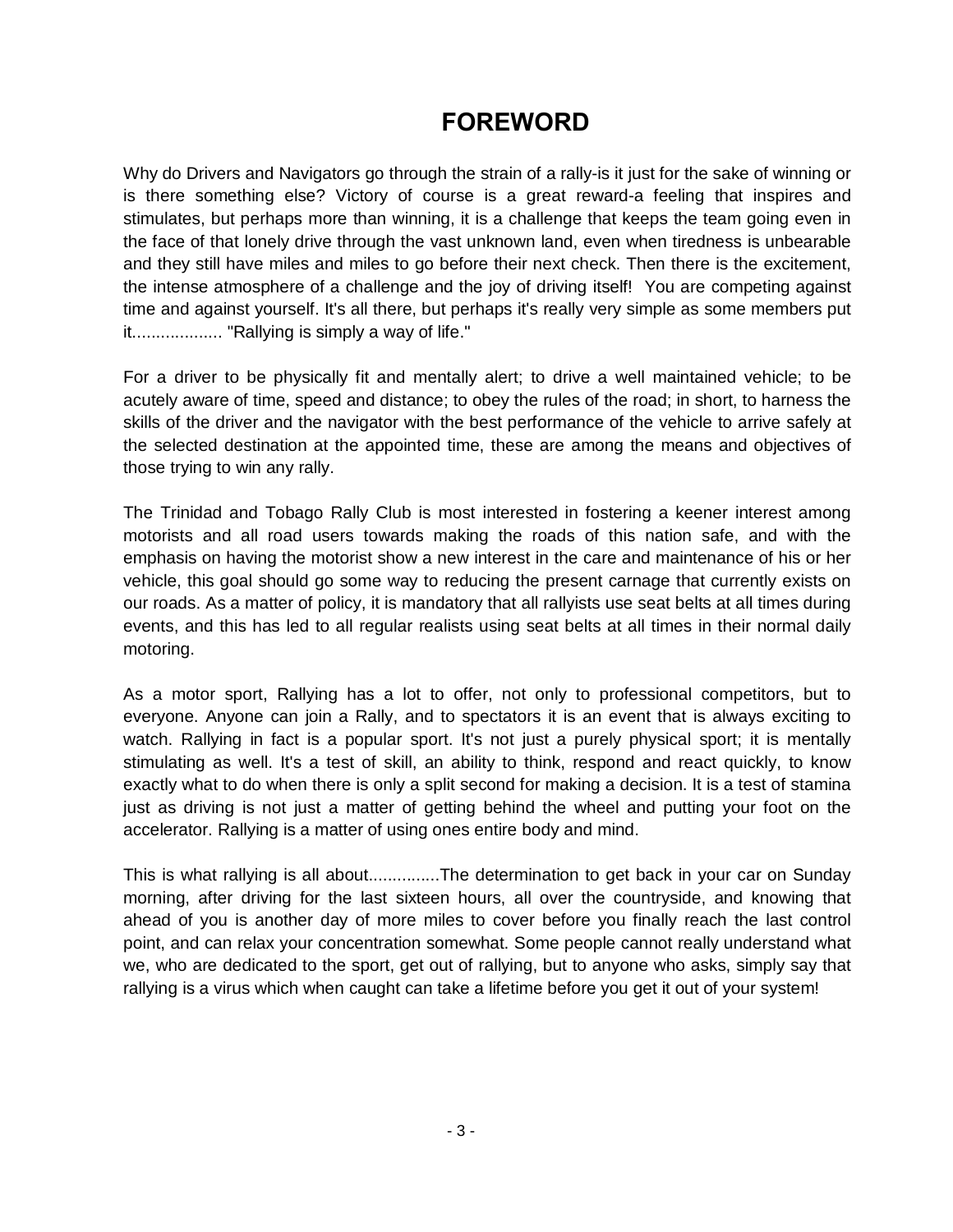## **1.0 About the Trinidad and Tobago Rally Club**

Having seen the need to develop the sport of "motor car rallying", a steering Committee held its first meeting in August 1979, which led to the first General Meeting of the Trinidad and Tobago Rally Club. Resulting from this general meeting, Mr. John De Freitas was elected President with Mr. Robert De Verteuil as Secretary/Treasurer. The main objective was and still is today, "to promote and organize competitive events in all forms for the benefit and enjoyment of members and invited guests."

The TTRC proudly acknowledges the assistance given over the years by various organizations and sponsors. Particular mention must be made of the long standing relationship with the Ministry of Sport and many of the Private Sector companies who have forged strong partnerships with the Club and have contributed to our success.

The TTRC held it first Annual General Meeting in December 1980, with successful meetings being held in each successive year. It is noteworthy, that commencing from that first Annual General Meeting, members Ian McDowell and Kenny Rampersad were re-appointed for six consecutive years with the full support of members as the TTRC's Honorary Auditors. In addition, members Rawle Mahabir and Stanley McMillan who were elected to positions on the Governing Committee for the first six consecutive years were again elected to the Governing Committee for the year 1993.

On the submission of an application in 1985, the TTRC was registered with the Ministry of Sport, Culture and Youth Affairs, as a bona-fide organization, on the 29th January, 1986. In 1986, the TTRC also made its first nomination to the Annual Sports Award of the Witco Sports Foundation, Sportsman of the Year Award Ceremony. Our "sportsman of the year" (1985), member Winston Wei Lung Chung, was the nominated member.

With the advent of the decade of the nineties the need for the TTRC to grow beyond the basic Sunday Rally and the two or three multi-stage events became very obvious. Members at the time were making regular overseas trips to Barbados, Jamaica, Suriname, Guadeloupe and Martinique. This in no small way broadened the scope and thinking of these members, not to mention heightened their desires to see Rallying on the local scene come up to par with our Caribbean counterparts.

As the Club moved into the new millennium the call for designated high speed stages became quite apparent. The focus of the TTRC was then evenly split into 2 separate Championships. Navigation and Stages. As the years progressed and International Rallying became known for its all high speed format, so too did the TTRC change its course with a heavy focus being put toward the organization of the Annual Stages Championship with one leg being the annual Rally Trinidad. The TTRC<sub>®</sub> signature event. The Club in its commitment to being recognized for Trinidad and Tobago, has also in recent years developed a Rally in the sister isle which has grown in popularity despite still being in its formative years.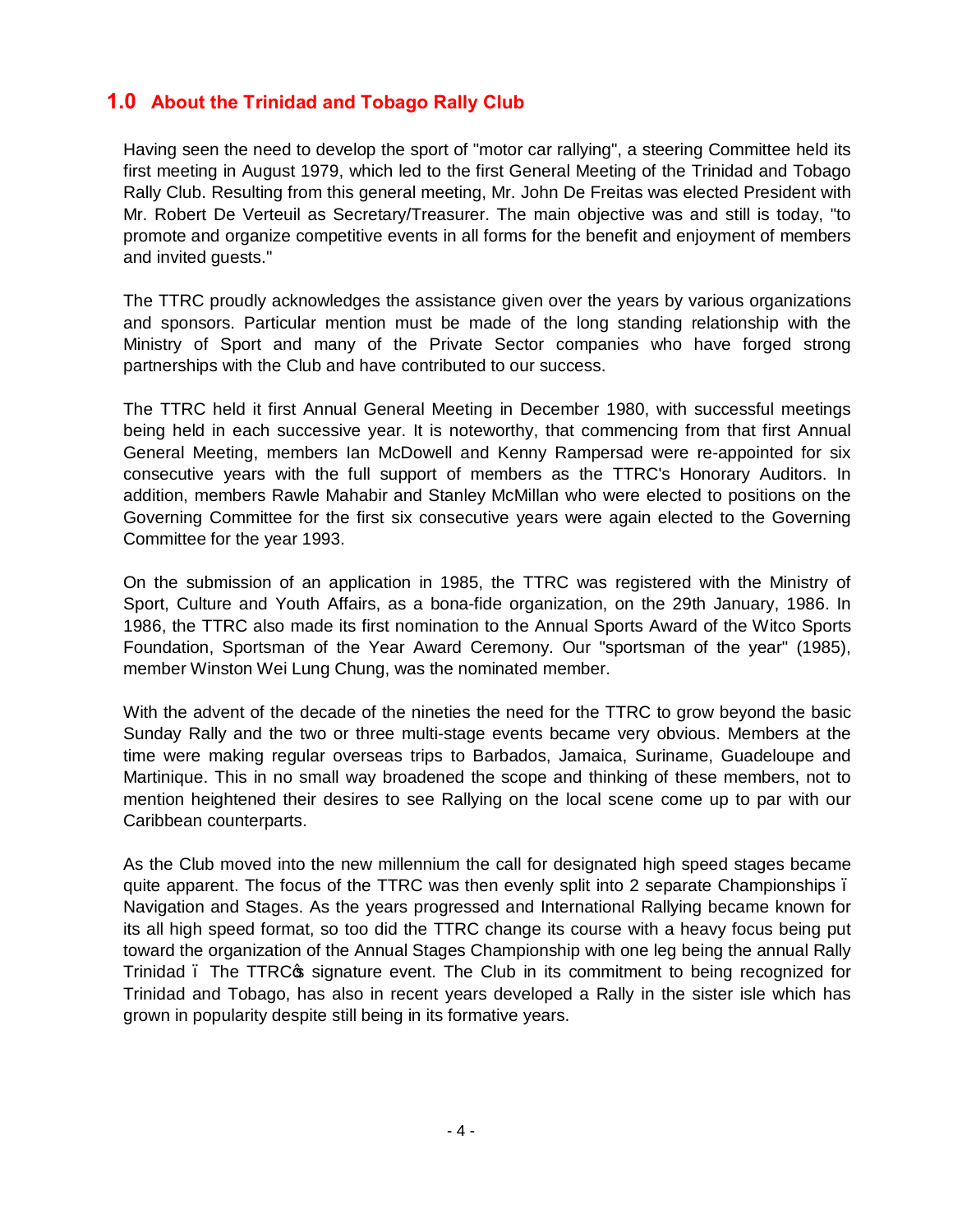## **2.0 Rules of the Trinidad and Tobago Rally Club**

#### **2.1 Name**

The name of the Club shall be the Trinidad and Tobago Rally Club (hereinafter referred to as the TTRC).

#### **2.2 Address**

The head office of the TTRC shall be situated in Trinidad, as decided by the Governing Committee and the members notified accordingly.

## **2.3 Aims and Objectives**

The aims and objectives of the TTRC are:-

- (a) To promote and organise competition and other events in all forms for the benefit and enjoyment of TTRC members.
- (b) To engage in motor sport events both local and foreign to which the TTRC and its members have been invited.

#### **2.4 Patron**

There may be a Patron of the TTRC, who need not be a member of the TTRC, who shall be appointed at an Annual General Meeting.

#### **2.5 TTRC Not For Profit**

The income and property of the TTRC shall be applied solely towards the promotion of the objects of the TTRC and any additions or amendments thereto, and no portion thereof shall be paid or transferred directly or indirectly by way of dividend, bonus or otherwise howsoever by way of profit to the members of the TTRC. Provided that nothing herein shall prevent the payment in good faith or remuneration of any officers or servants of, or persons employed by the TTRC, or other persons in return for any services actually rendered to the TTRC.

#### **2.6 Non-Liability of Members**

Membership of the TTRC does not involve any liability beyond the payment of subscription fees.

#### **2.7 Membership**

The membership of the TTRC shall comprise of three (3) classes: Honorary; Associate; Ordinary.

#### (a) *Honorary Membership*

The Governing committee may approve by a three-quarter majority of members present and voting, the selection of an individual who in the opinion of the committee is worthy of this class of membership. If approved, the individual shall be informed in writing of the committee's decision. The appointment will be based on the individual to long service and contribution to the TTRC. Honorary members shall be exempted from payment of any fees, however will not be permitted to hold office or vote at meetings of the TTRC. A list of Honorary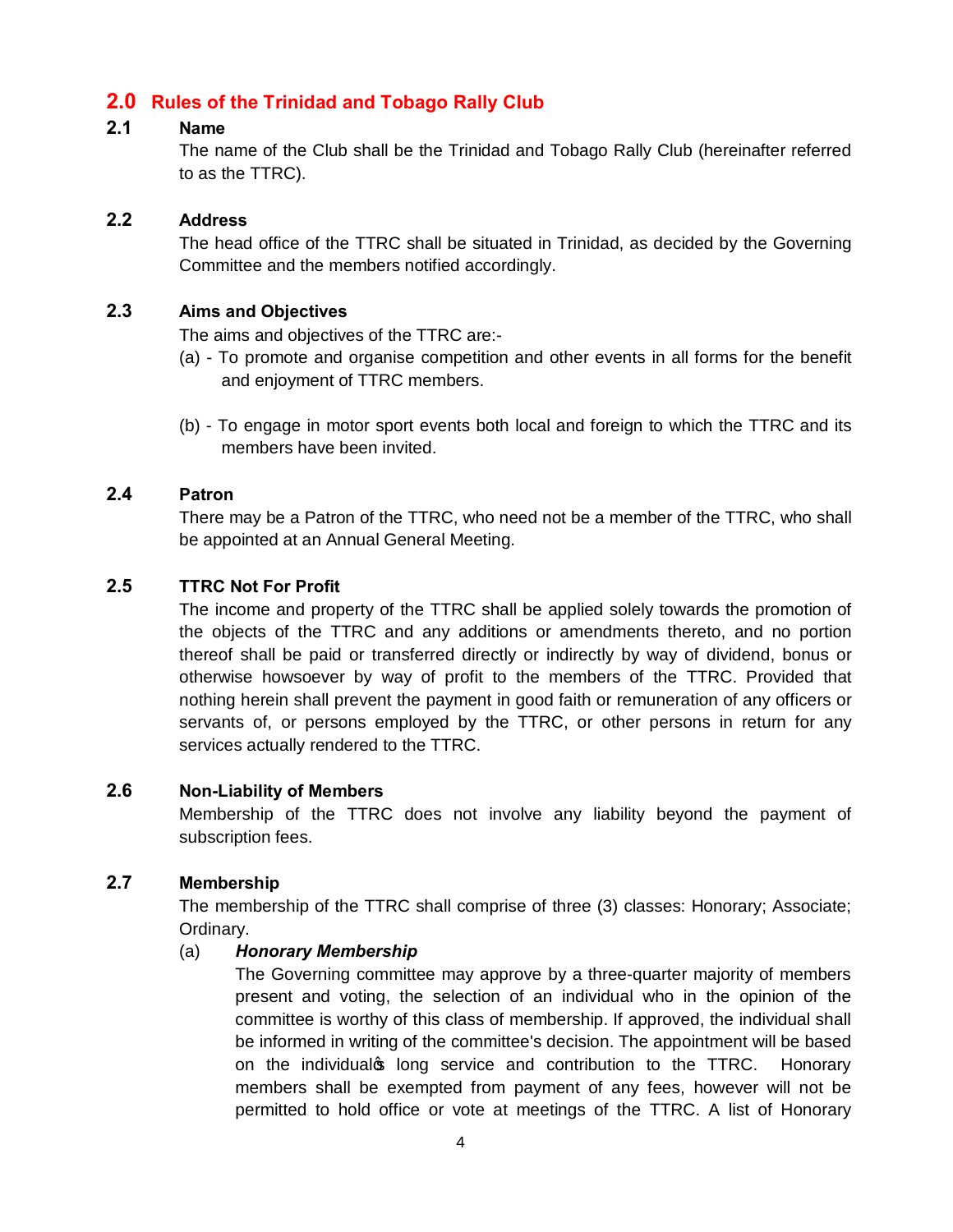Members shall be included as an appendix to the Rule Book for the benefit of all current and future Executive Committees. There shall be a maximum of one (1) Honorary Member voted in each year (however not required).

#### (b) *Associate Membership*

A member's spouse shall be automatically deemed an associate member. Any individual who, in the opinion of the Governing Committee, supports the objectives of the TTRC, may also be deemed an associate member.

Associate members shall be exempt from payment of application and subscription fees and shall not be permitted to hold office or vote at meeting of the TTRC.

#### (c) *Ordinary Membership*

Ordinary membership of the TTRC shall be open to ladies and gentlemen subject only to the discretion of the committee. Ordinary members, provided that they are in good financial standing and that their membership is not in a state of suspension, shall be permitted to hold office or vote at meetings of the TTRC.

## **2.8 Application for Membership**

An application for membership to the TTRC shall be in such form and shall require the furnishing of such particulars as the committee shall from time to time prescribe. Final approval will be based on a two thirds majority vote at an official executive meeting and left to the discretion of the executive committee. On approval of the application form the applicant shall be required to pay an annual subscription fee.

## **2.9 Competition Licences**

To be eligible for a TTRC Competition License the following conditions must be met.

- 1. All drivers must hold a valid Drivers Permit from Trinidad and Tobago or any other recognized country.
- 2. Co-drivers must be a minimum of 16 years old.
- 3. Competitor must be a member of the TTRC, or be approved as a guest for a single event. Annual competition licenses will be issued for those competing in the Championship. Single Event competition licenses will be issued for those guests who choose to compete in one off events for the year.
- 4. Competition licenses from other recognized territories will be acknowledged by the TTRC and will be valid for use in TTRC sanctioned events.
- 5. A competitor may be asked to produce proof of good medical and physical conditions at the discretion of the Executive based on known medical history or after any incidents that in the opinion of the Executive warrants medical clearance prior to competing.
- 6. While it is the intent of the TTRC to make the sport of Rallying accessible to everyone, each competitor must meet basic mobility requirements. This is to ensure the safe entry and exit of a vehicle especially in the event of an emergency. Each competitor must be able to extract themselves from their vehicle safely from a seated, and harnessed position. The competitor will be given a maximum of 15 seconds to completely exit the vehicle.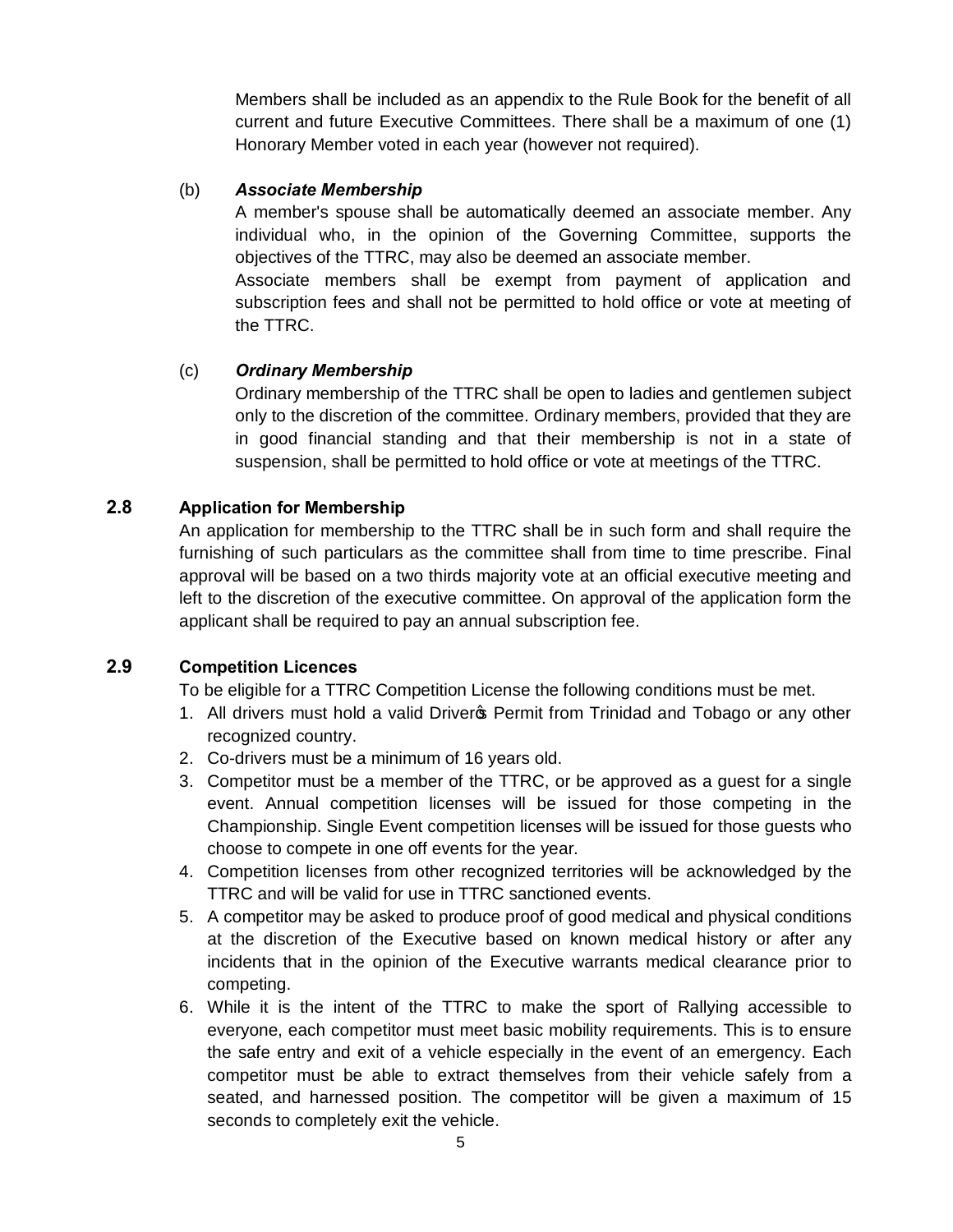7. **FEES** – The fee for an annual TTRC Competition License is \$1000 (valid ONLY for the year the license was issued), and the Fee for a Single Event License is \$200 (valid for one event).

#### **2.10 Membership FEES**

The Governing committee shall impose a Membership Fee for new members which shall be payable on application, and until payment shall is made, no candidate shall be entitled to be enrolled as a member. The Fee is \$500

#### **2.11 Member Subscription Fees**

Member subscription fees are \$300 per year. Any member whose subscription is overdue after 31<sup>st</sup> January of the current year, shall cease to participate in the benefits of membership, but shall be entitled to resume these benefits for the period commencing with the date of payment of the annual subscription to the end of the current year.

Any member whose subscription has not been paid for one Calendar year, shall have his name removed from the Register of Members, but shall have the right to apply for reenrolment at any future time.

## **2.12 Officers of the TTRC**

The officers of the TTRC, referred to as the GOVERNING COMMITTEE, shall consist of eleven (11) financial members elected at an Annual General Meeting.

These members are:

- 1. President
- 2. Vice President-Administration
- 3. Vice President-Competition
- 4. Competition Secretary . Stages
- 5. Competition Secretary Navigation
- 6. Treasurer
- 7. Public Relations Officer
- 8. Secretary
- 9. Assistant Secretary
- 10. MembersqRepresentative I
- 11. MembersgRepresentative II

The President and the two vice-presidents shall all have been members of the outgoing Governing Committee at the time of elections and shall have served for a minimum period of twelve consecutive months. In the event that these positions cannot be filled by members meeting the above requirements, the vacant positions shall be filled by members who have served on any previous Governing committee. Effective from the 2011 season, the outgoing Executive shall nominate the 5 (minimum required) returning members. These names shall be circulated to the membership no less than 7 days prior to the AGM. The positions of the returning members are subject to a vote by the membership at the AGM. This process shall continue for all future AGM $\phi$  unless otherwise voted by the membership at the AGM.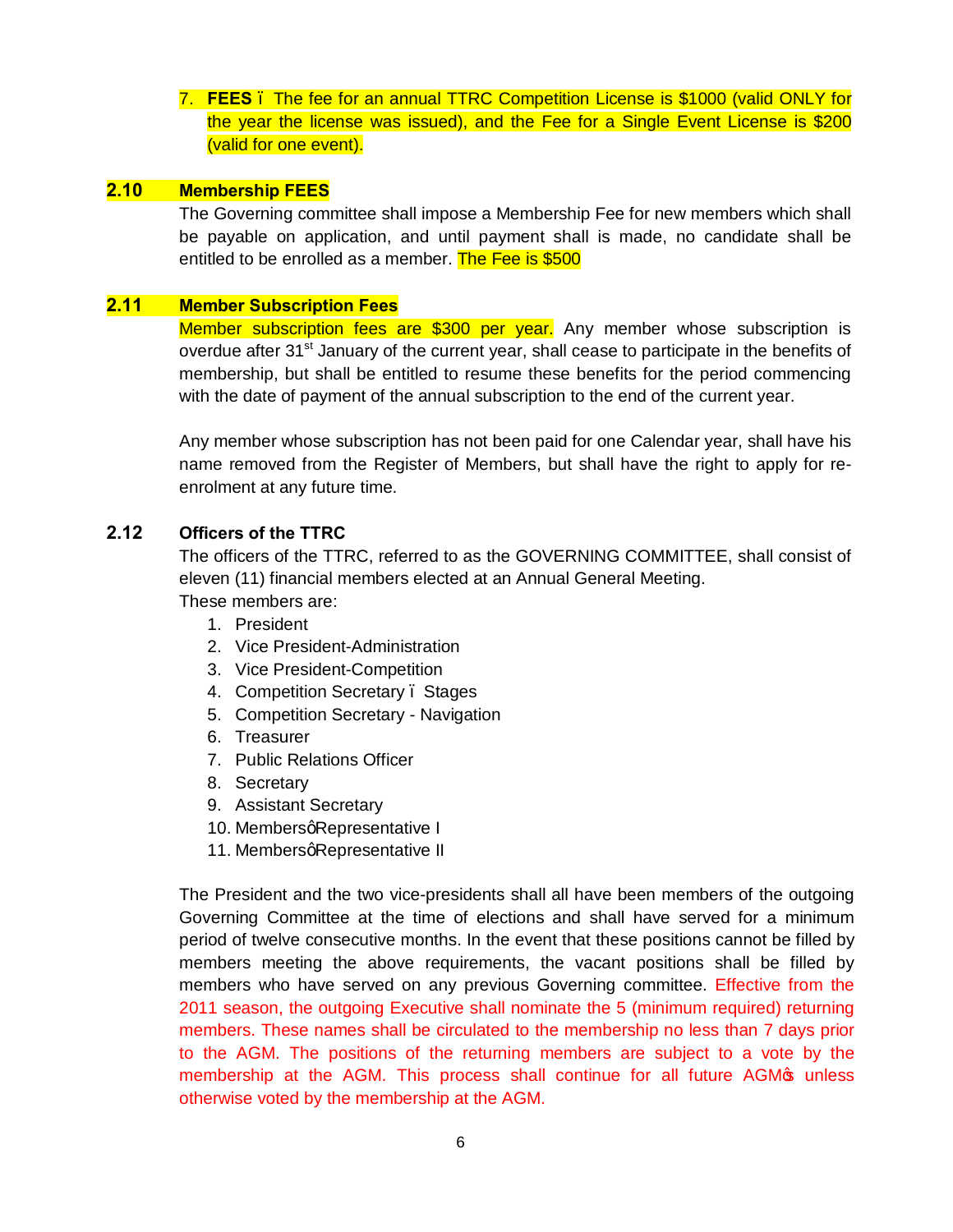#### **2.13 Vacancies**

Any office made vacant between the holding of one Annual General Meeting and another, may be filled pro-temps by the governing committee for a maximum period of six weeks to allow an Extraordinary General Meeting to be convened for the purpose of electing a replacement.

#### **2.14 Election of Officers**

In the event of a tie in any ballot for an office, the election shall be determined by lot in the manner prescribed by the Returning Officer elected for the meeting.

#### **2.15 Governing Committee Meetings**

The committee shall meet at least once every month at such time and place as shall from time to time be determined by the Committee. The Committee shall meet whenever summoned by the Secretary at the direction of the President, or in his absence a Vice-President, or upon a written request signed by four Committee members in which the reason for the meeting is stated.

#### **2.16 Emergency Decisions**

The President may, in emergencies, circulate matters to the Governing Committee for their decision. Any decision so taken shall have the same force and effect as if it had been taken at a Regular Meeting of the Committee.

## **2.17 Committee Quorum**

The Quorum of the Governing Committee shall be six members, and of Sub-Committee three.

#### **2.18 Minutes of Proceedings**

The Governing Committee shall cause Minutes of all Meetings Resolutions and Proceedings of the TTRC and of the Committee and of all Sub-Committees to be duly entered in books to be provided for the purpose. Any such Minute as aforesaid shall be accepted as correct if signed by the Chairman of the Meeting at which such Resolutions were passed or Proceedings took place, or (in the case of Meetings Resolutions or Proceedings of the TTRC or of the Committee) by the Chairman of the next succeeding Meeting of the Committee or (in the case of Meetings Resolutions or Proceedings of any Sub-committee) by the Chairman of the next succeeding Meeting of that Sub-committee.

Until the contrary be proved, every Meeting of the TTRC or of the Governing Committee or Sub-Committee shall be deemed to have been duly convened and held, and all Resolutions or Proceedings recorded as having been passed or taken place thereat shall be deemed duly to have been passed or to have taken place. All appointments of the Committee and of other Officers of the TTRC shall be deemed to be valid, and all acts done by such Committee and Officers shall be valid notwithstanding any defect that may subsequently be discovered in their appointments.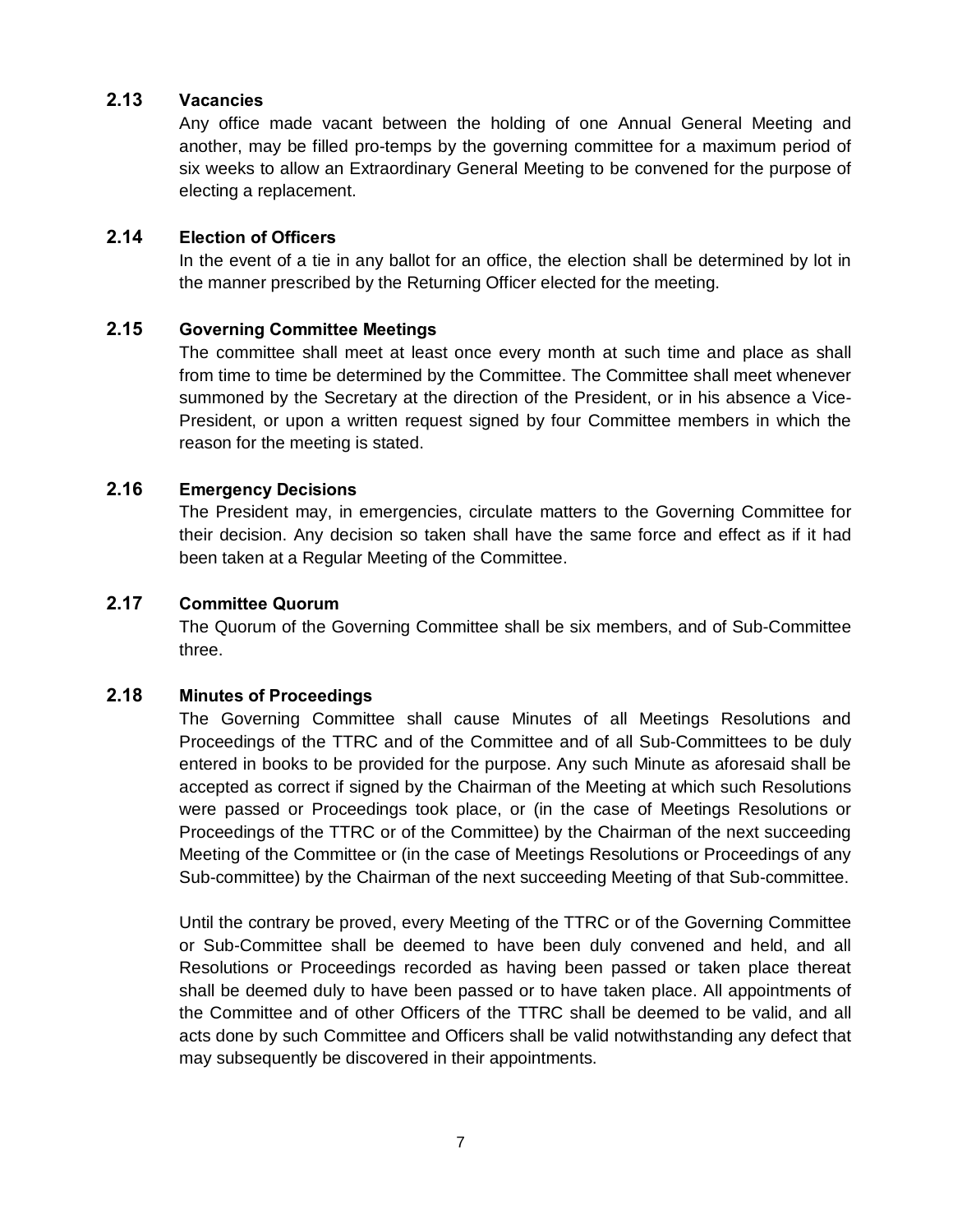All Minutes of any Meetings, Resolutions or Proceedings of the Committee or any Sub-Committee shall be confidential to the Governing Committee, except where a decision is made by the committee to disclose to the members any such matters.

#### **2.19 Attendance of Committee Meetings**

Any member of the Governing Committee who shall fail to attend three consecutive Committee Meetings and who shall not furnish to the Committee a satisfactory explanation of his failure to attend may, on a Resolution, passed by a majority of not less than three-quarters of the other members of the Committee present and voting, be deemed to have resigned his membership of the Committee, and shall thereafter cease to be a member of the Committee.

Any member who has been deemed to have resigned from a committee shall not be eligible for election to an ensuing committee for a period of twelve months.

#### **2.20 Casting Vote**

The Chairman at any Meeting of the Committee or of a Sub-Committee shall have a right to vote on every motion as a Member, and in case of equality shall in addition have a casting vote.

#### **2.21 Chairman of Meetings**

The Chairman of the meeting shall be the President or a Vice-President of the TTRC, but if neither the President nor a Vice-President shall be present within 15 minutes after the time fixed for a meeting of the Governing Committee, the Committee shall elect from among their members then present a Chairman for the meeting.

#### **2.22 Sub-Committees**

The Governing Committee may appoint Sub-Committees to consider any special subject, under specific terms of reference. Such Sub-Committees shall submit to the Committee, in due course, reports of their findings and/or recommendations. The Governing Committee shall appoint Chairmen of the various Sub-Committees.

#### **2.23 Privileges**

Members shall be entitled to participate in any events, local or foreign, staged by the TTRC or to which the TTRC has been invited to participate.

#### **2.24 Funds**

There shall be two Trustees of the TTRC duly appointed at an Annual General Meeting of the TTRC. The Trustees shall be appointed for a period of three years and may be appointed for further periods not exceeding three years, from time to time. Any vacancies will be filled pro temps by the Committee until the next Annual General Meeting.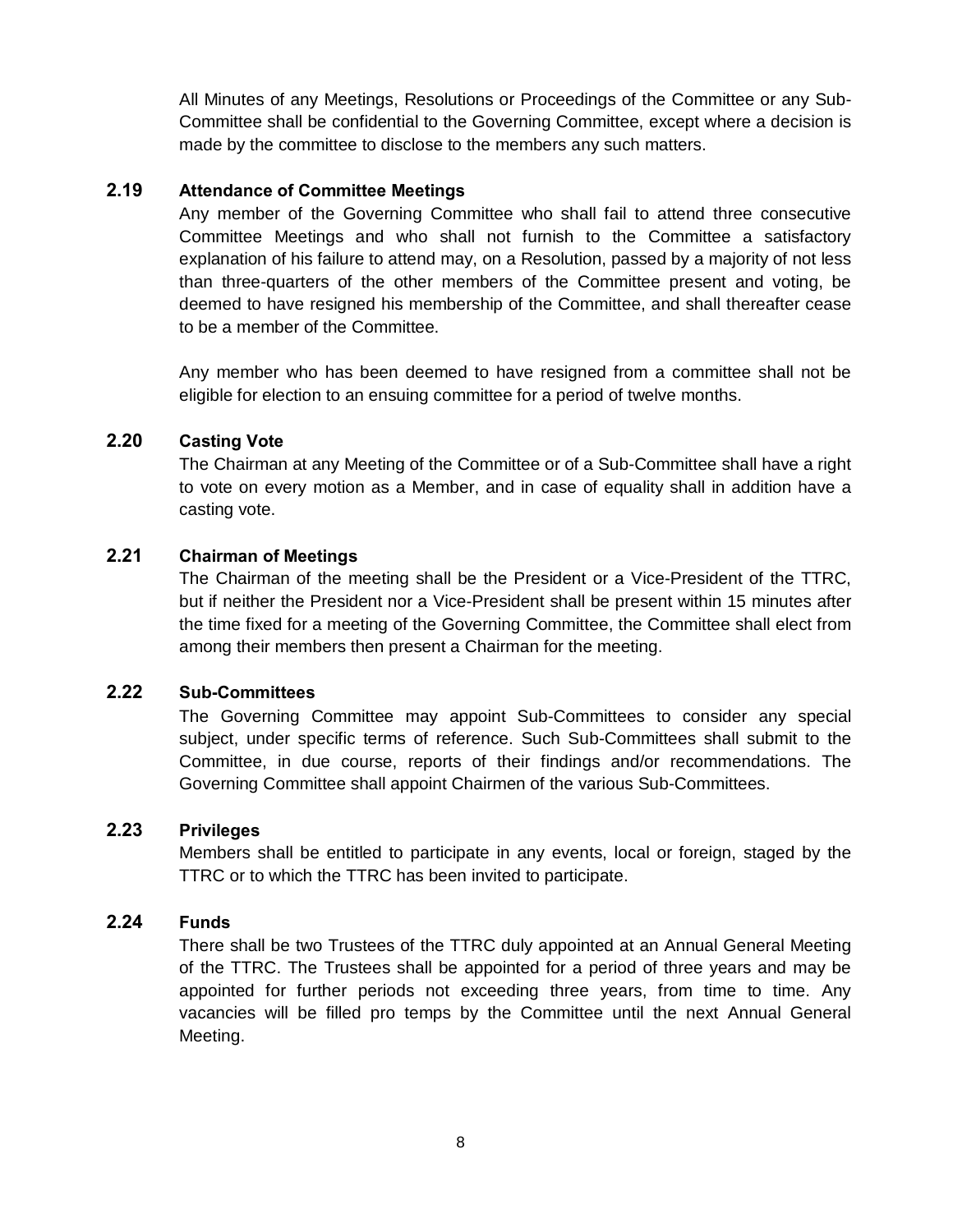The invested funds of the TTRC shall be vested in the Trustees who shall hold such investments upon trust to deal with the same as directed by a resolution of the Governing Committee (of which an entry in the Minute Book shall be conclusive evidence) and in so doing they shall be indemnified against risk and expense out of the property of the TTRC. The Committee shall have the power at all times to direct the transfer of such investments to other investments and to invest any or all of the moneys of the TTRC standing to the credit of accounts current in such manner as they shall deem proper and the Trustees shall stand seized of all such further investments in the manner and for the purposes aforesaid. Provided that until all such investment as aforesaid the moneys of the TTRC shall be dealt with in such manner as shall be directed by the Committee.

All or any of the Funds of the TTRC shall at the discretion of the Governing Committee be invested in securities authorised by law for the investment of Trust Funds.

The Governing Committee shall have absolute discretion in administering and expending or in directing the administration and expenditure of the Funds of the TTRC for the protection and advancement of the interests of the TTRC and its Members, and in carrying out and furthering the aims and objects of the TTRC.

#### **2.25 Financial**

Petty cash fund of \$5000.00 for miscellaneous expenses shall be established and managed using standard accounting practices.

All payments from the TTRC's Funds, save petty payments for amounts not exceeding \$50.00, shall be made by cheque and shall be signed by any two (2) of the following four (4) officers of the TTRC: The Treasurer, The President or one of two (2) Vice Presidents.

With the authority of a resolution of the Governing Committee the funds and other property of the TTRC may be pledged as security for any bond or other form of security given by any of the Members of the Committee for any of the purposes for which the TTRC is established, and in particular for the payment of Customs Duty and/or Road Tax in respect of motor vehicles belonging to overseas competitors.

The bankers of the TTRC shall be such banking or financial institution as approved by the executive of the TTRC. No committee member, officer or member may incur an expenditure in excess of \$50.00 without the prior consent and/or approval of the executive. The executive may borrow such funds as may be necessary for the implementation of the aims and objectives of the TTRC and for approved projects.

Any surplus funds of the TTRC not immediately required for use may be invested as the executive may approve from time to time.

The executive may authorize the opening and maintenance of subsidiary accounts and such accounts shall be supervised by the treasurer.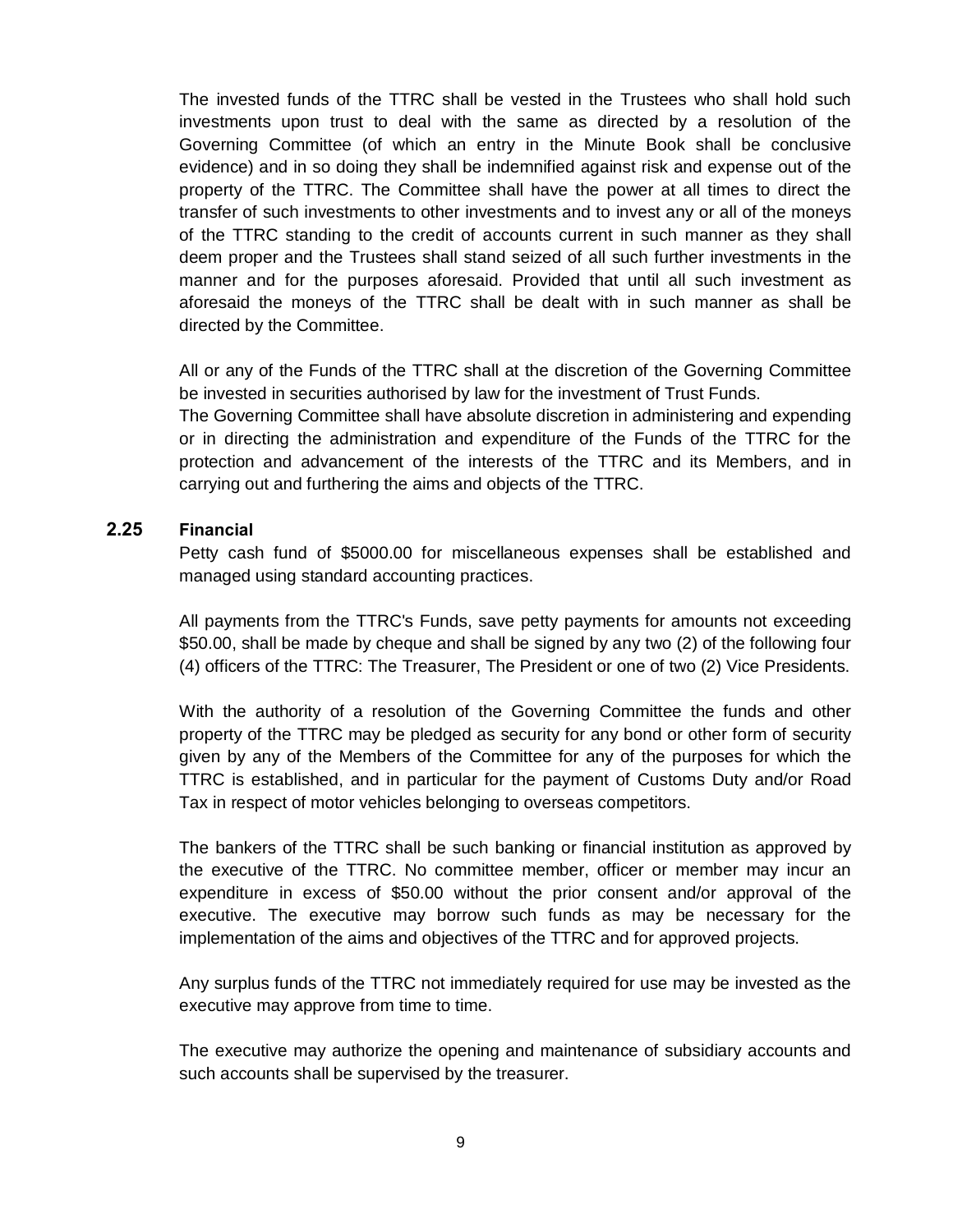#### **2.26 Accounts and Audit**

The Accounts of the TTRC shall be made up at least once in every year to the 31<sup>st</sup> day of December last. Such Accounts shall be examined and the correctness of the Revenue and Expenditure Account and Balance Sheet certified by one or more Honorary Auditors. Such Auditor or Auditors shall be appointed by the Members present at the Annual General Meeting, and shall hold office until the next Annual General Meeting. The Committee shall fill any casual vacancy in the office of Auditor.

#### **2.27 Solicitor**

The Committee shall have power to appoint a Solicitor or Solicitors to act on behalf of the TTRC and/or its Members and to make such arrangements as to remuneration and duties as they shall think fit.

#### **2.28 Expulsion and Disciplinary Action**

- (a) In case the conduct or behaviour of any Member shall in the opinion of the Governing Committee be injurious or likely to be injurious to the character, aims and objects or well being of the TTRC, the Member shall be liable to expulsion by a resolution of the Committee, provided that at least 14 days before the Meeting at which such resolution is to be proposed the Member shall have been sent notice of the Meeting and of the intended resolution for expulsion and shall have been afforded an opportunity of giving an explanation in writing. A resolution for expulsion to be effective shall require a three-quarter majority of the members of the Committee present and voting at a Meeting.
- (b) The Governing Committee shall take disciplinary action, when the conduct or behaviour of a member shall in the opinion of the Committee be injurious or likely to be injurious to the character, objects or well being of the TTRC.

#### **2.29 Annual General Meeting**

The Annual General Meeting shall be held on the  $3<sup>rd</sup>$  Thursday of January in every year. Notice convening the meeting shall be given in writing to each member by the Secretary and/or a notice shall be published by advertisement on two consecutive days in at least one of the newspapers in daily circulation in the Country at least twenty eight days before the date fixed for the Meeting.

#### **2.30 AGM Quorum**

The Quorum of an Annual General Meeting shall be fifteen financial Members.

## **2.31 Chairman of AGM**

At the Annual General Meeting the President of the TTRC or failing him a Vice President shall preside, and shall have a casting vote. In the absence of the President and Vice Presidents, the Meeting shall elect some other Member of the Governing Committee to preside.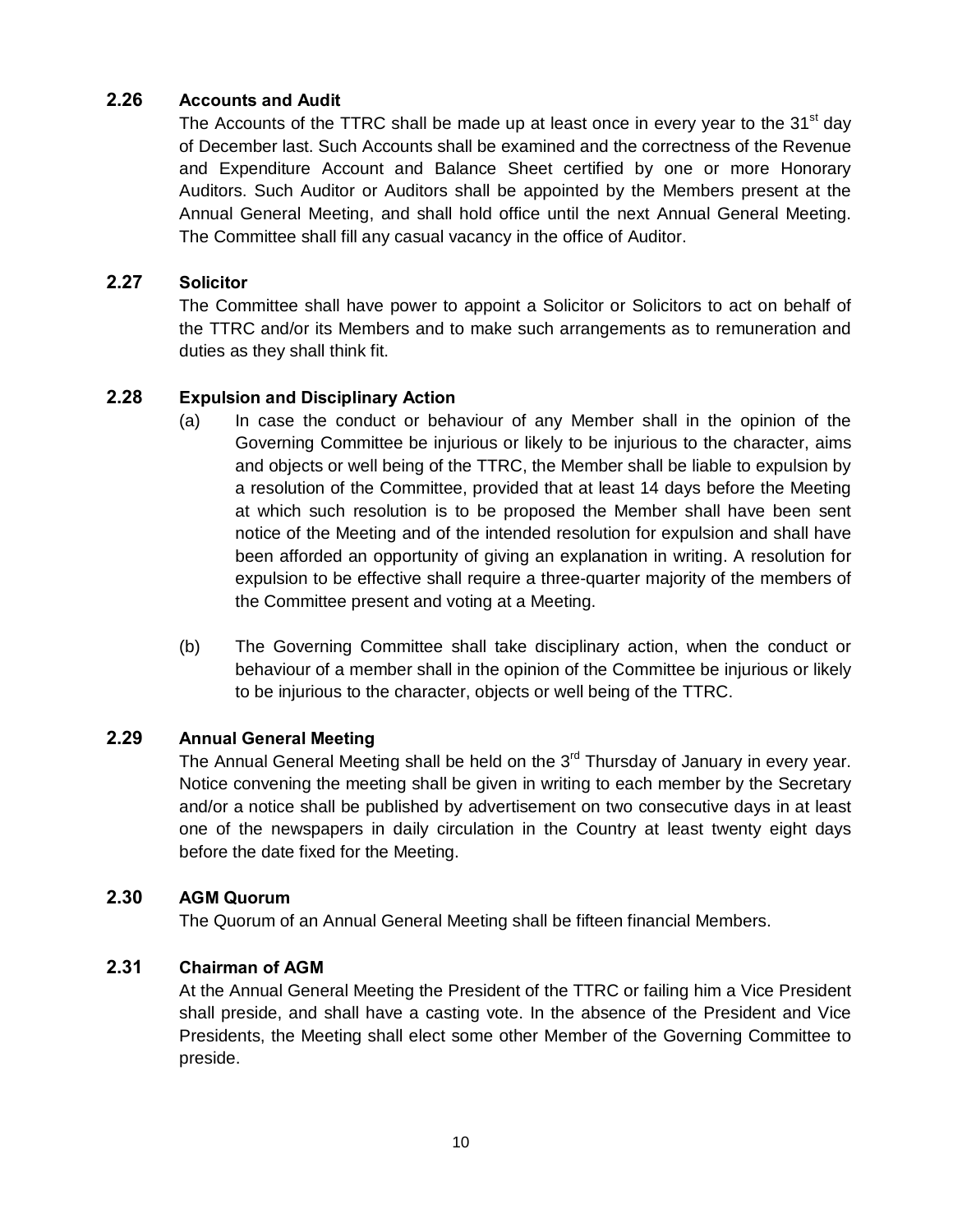## **2.32 Business**

At the Annual General Meeting the Governing Committee shall submit:-

- (a) A Report of the work done by the TTRC during the past year.
- (b) A Statement of Accounts and Balance Sheet certified by the Auditor or Auditors for the period ending the  $31<sup>st</sup>$  day of December last.

## **2.33 Order Of Business**

The following business shall be transacted at the Annual General Meeting:-

- (a) The Adoption of the previous minutes.
- (b) Matters arising from the minutes of previous annual general meeting.
- (c) The presentation of the President's Annual Report.
- (d) The presentation of the Treasurer's Annual Report.
- (e) The presentation and adoption of the Accounts and Balance Sheet as at  $31<sup>st</sup>$ December last.
- (f) The determination of Resolutions.
- (g) The election of Officers of the TTRC in accordance with Rule 2.12 above for the ensuing year.
- (h) The appointment of an Auditor or Auditors in accordance with Rule 26 above for the ensuing year.
- (i) Any other General Business.

## **2.34 Voting**

At General Meetings motions shall be decided by a majority of those present and voting. Those present and voting must be ordinary financial members of the TTRC.

## **2.35 Members' Resolutions**

A Member may at any Annual General Meeting, with the consent of the Chairman of the Meeting, raise any matter which the Chairman of the Meeting rules to be appropriate for the Meeting and a Member shall be entitled to move any resolution to be dealt with under paragraph (f) of Rule 2.33, if at least 14 days prior to the date of the Meeting the form of his proposed resolution shall have been sent to the Secretary and if prior to the date of the Meeting the said resolution shall have been approved by the Governing Committee as being suitable for consideration at the Meeting.

## **2.36 Extraordinary General Meeting**

An Extraordinary General Meeting of the TTRC may be convened at any time by direction of the Governing Committee. The provisions relating to notice of and proceedings at the Annual General Meeting shall apply to Extraordinary General Meetings, so far as applicable. Within thirty days after the receipt of a requisition signed by not fewer than fifteen Members the Secretary shall convene an Extraordinary General Meeting to consider the business specified in the requisition.

The business of every Extraordinary General Meeting shall be strictly confined to the business for which the Meeting has been summoned. No resolution shall be carried at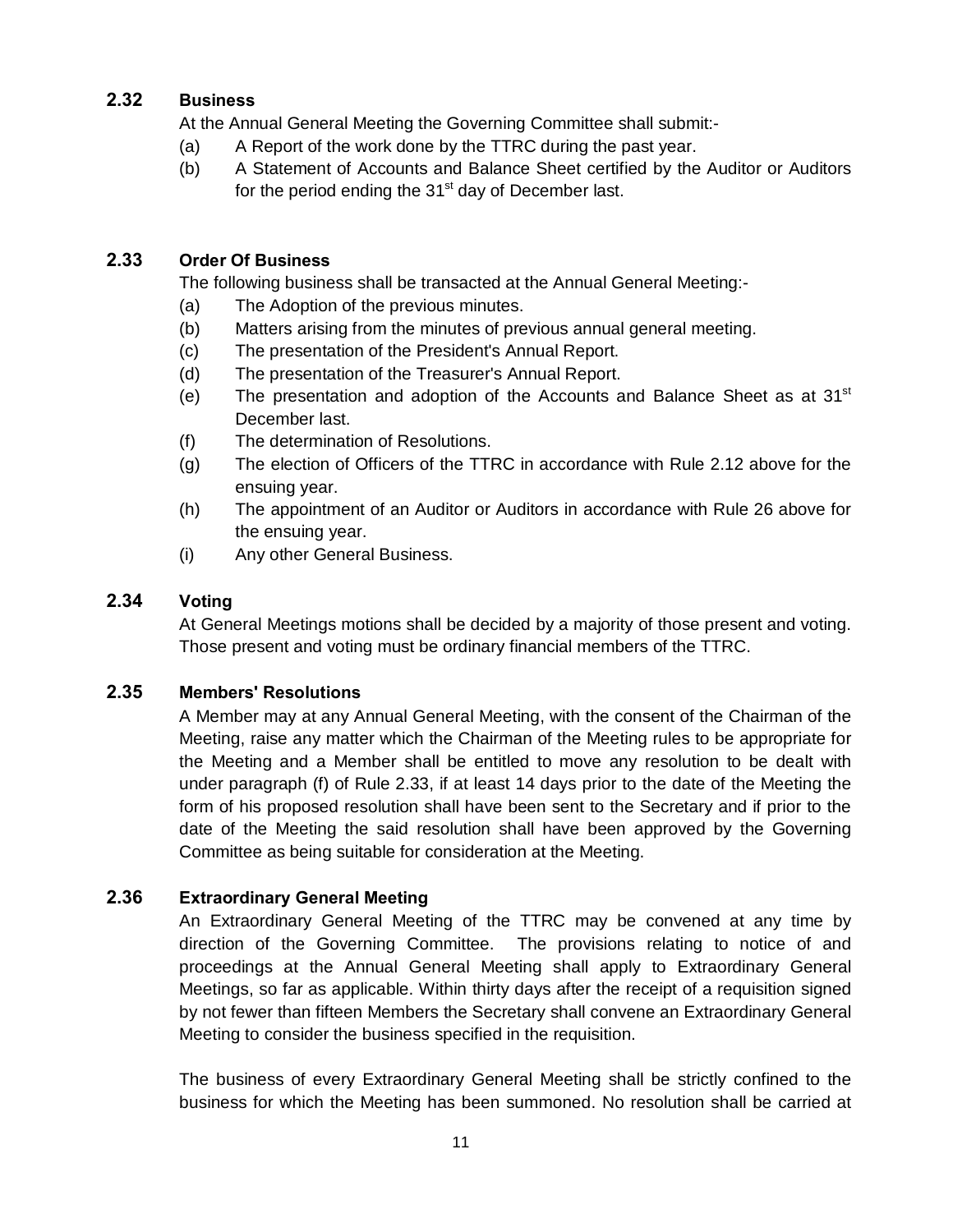an Extraordinary General Meeting except by a majority of at least two thirds of the Members present and entitled to vote and voting. The quorum shall be the same as for an Annual General Meeting.

#### **2.37 Notices How Effected**

A notice shall be served by the TTRC upon any Member either personally or by sending it via electronic mail, or through the post in a prepaid letter, envelope, card, or wrapper, addressed to such Member at his registered address as appearing in the Register of Members.

#### **2.38 Alteration of Rules**

All or any of the Rules may be repealed or altered, and any new Rule may be made at an Annual General Meeting or Extraordinary General Meeting of the TTRC.

#### **2.39 Dissolution**

If at any General Meeting a resolution for the dissolution of the TTRC shall be passed by a majority of the Members present and such resolution shall at an Extraordinary General Meeting held not less than one month thereafter be confirmed by a resolution passed by a majority of by two thirds of the Members present and voting thereon, the Governing Committee shall thereupon, or at such future date as shall be specified in such resolution, proceed to realise the property of the TTRC and after the discharge of the liabilities shall bestow the same upon such charitable institution as the Committee shall decide.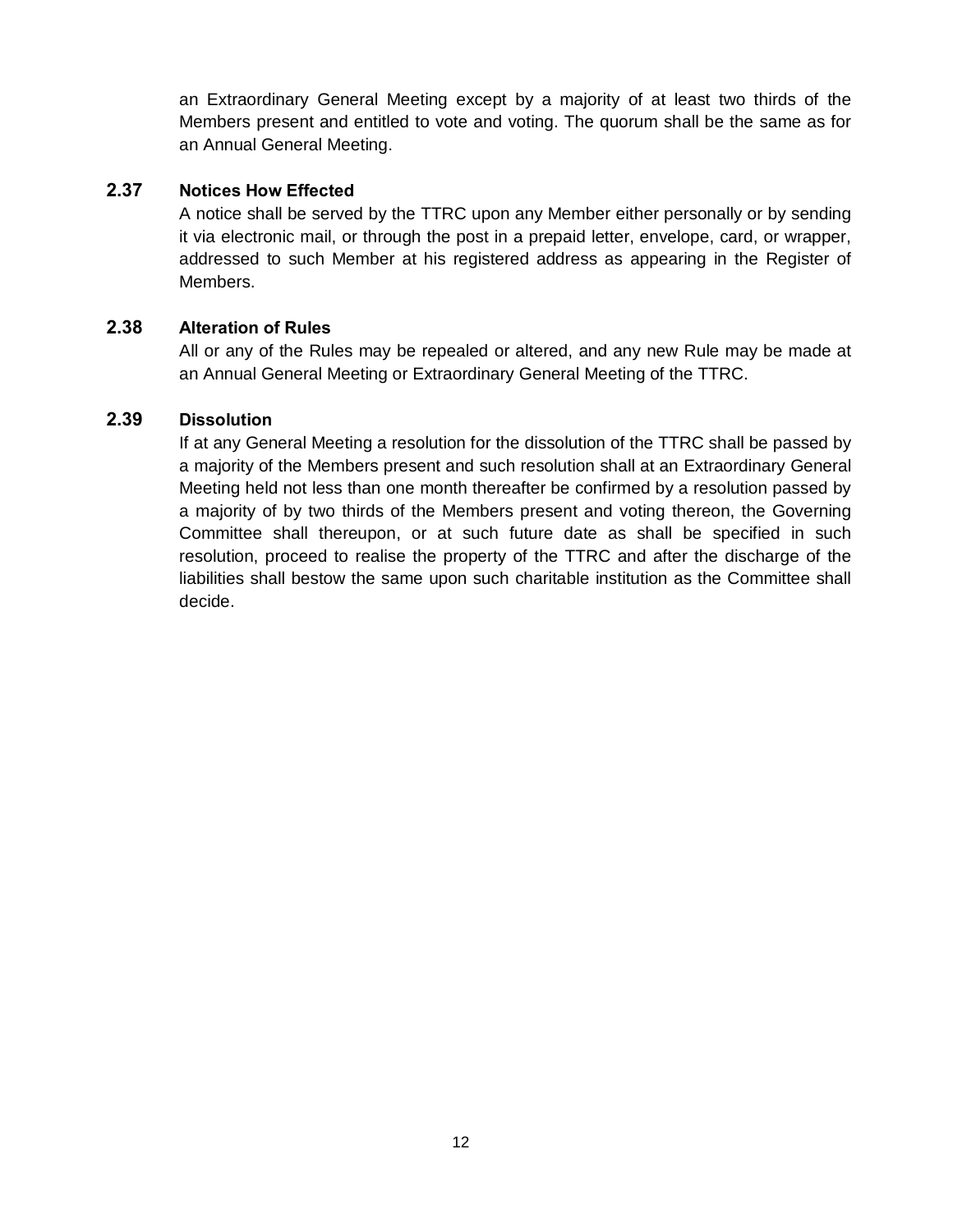## **3.0 Standing Supplementary Regulations**

The following rules and regulations apply to all TTRC Competitions except as otherwise stated in the Additional Supplementary Regulations (A.S.R<sub>\$</sub>) for any particular event:

#### **3.1 Competitor Entry Forms**

Competitors must submit completed entry forms for a championship event within one (1) hour after the scheduled start of the briefing meeting. Competitors not submitting completed entry forms within this time frame may do so up to one hour before the scheduled start of the rally, and will also be subjected to a late registration fee at the discretion of the Executive Committee.

The most recent version of the Event Entry Form shall accompany this Rule Book as an attachment.

## **3.2 Late Entries**

Late entries may be accepted subject to the approval of the governing committee. The penalty for Late Entry is \$500 in addition to the Event Entry Fee. The Late Entry and Penalty Fee must be received NO later than 1 hour prior to the start of the Event. Late Entry also refers to all entries received after the Briefing Meeting.

#### **3.3 Reporting to the START – ASR's?**

Competitors are required to report to the start location at least one hour before their due start time with competition numbers affixed on each front door and sponsor decals affixed to their vehicles. Advertising materials must not be positioned so as to obstruct the all around vision of the driver. Any Competitor not reporting as instructed may be penalised or excluded and may also forfeit his starting position. Competitors are required to obey the decal requirements of the TTRC (Shown in Appendix \_\_)

After reporting to the start, competitors shall proceed to the scrutineering area. All outstanding matters relating to entries shall be dealt with at this location.

#### **3.4 Rally Time**

Rally time shall be visibly displayed by the Time Control Official. Rally Time is available on the TTRC Website. Unless otherwise stated, all official clocks or watches will be set in accordance with Master Control if time-pieces are not set to actual time of day. Competitors and Marshals must synchronize their timepieces accordingly unless otherwise stated in the A.S.R's or at the briefing.

#### **3.5 Target Time**

Exarget Timeg is the period of time allowed to each competitor to traverse the distance between any two points**.** Timing shall be of the accumulated time system, in accordance with Target timing. All time allowances shall be indicated on the route sheets. Where arrival times at control points are given these will be for competitor '0'.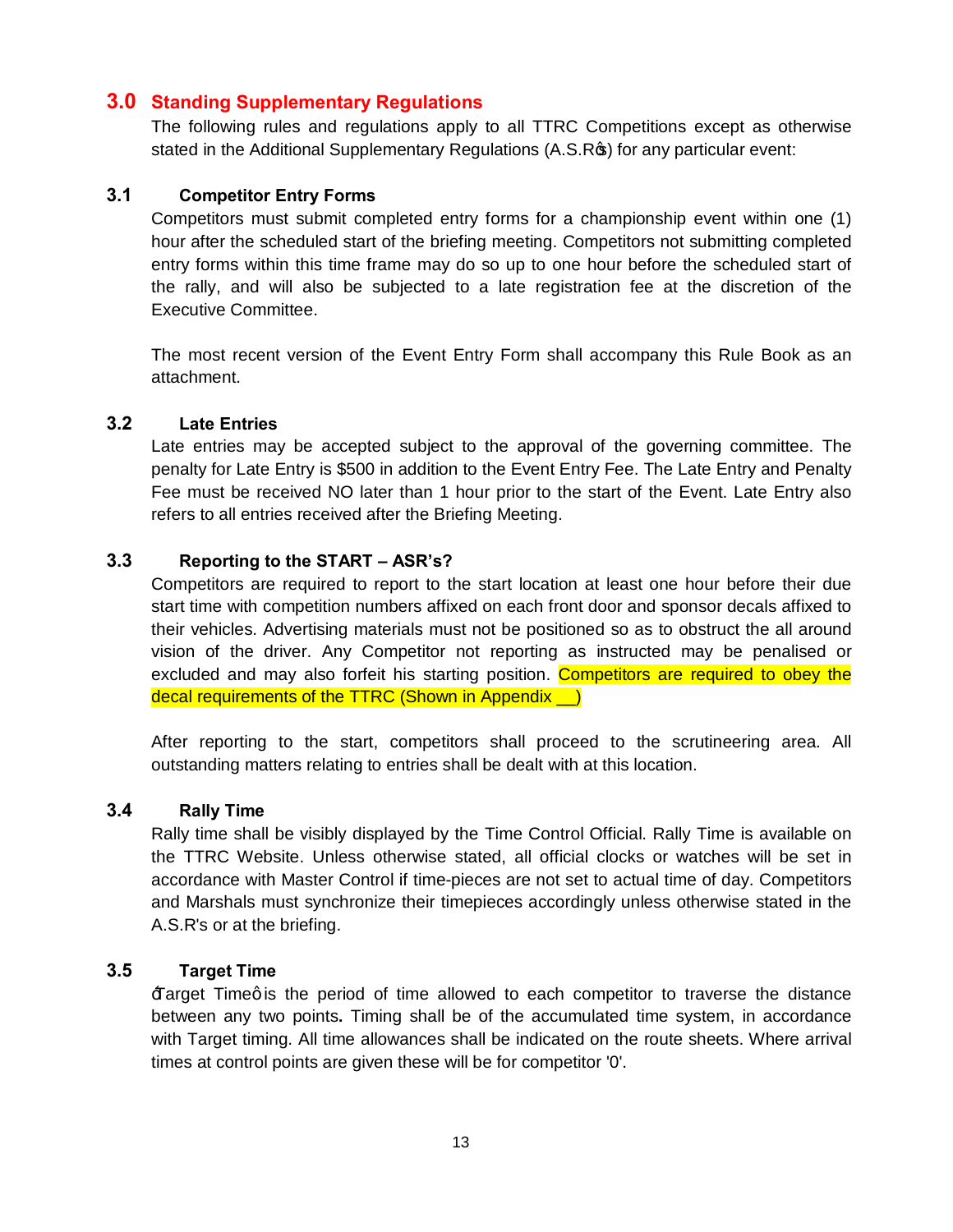## **3.6 Time Recording**

Times will be recorded to hundredths of a second for high speed stages rallies.

## **3.7 Change of Competitor**

Except in accordance with official approval or instructions, the persons carried at the start shall not be varied during the event.

## **3.8 Eligibility Requirements**

Each driver shall**:**

- (a) Hold a valid driver icense (a learner is permit does not constitute a valid license)
- (b) Hold a valid TTRC competition license (or other approved competition license). Licenses are valid for a period of 1 year from the date of issue or renewal. A single event License will be issued to those competitors who are knowingly competing in only one event.
- (c) Submit willingly to a scrutineering check in accordance with the TTRC Vehicle and Safety Regulations prior to the start of any Event.
- (d) Medical/Physical Competence All competitors will submit willingly (subject to the discretion of the TTRC) to a medical check and/or a physical examination. Any known medical conditions which could affect the competitor of medical competence to compete MUST be reported to the Event organizers.

## **3.9 Starting Order**

Competitors will be started in accordance with the ASR<sup>®</sup> or as instructed by the Clerk of the Course on the day of the event. Competitors will be started according to Group/Class and or previous seeding order based on past performance. Competitors may be moved further up or down the order at the discretion of the Clerk of the Course in the interest of safety.

## **3.10 Vehicle Identification**

The method of identifying vehicles will be by competition numbers unless otherwise stated at the briefing. When a vehicle retires (or is removed) from an Event, their competition numbers must be removed immediately.

## **3.11 Vehicle Decals**

Competitors vehicles shall carry the official stickers/signs/decals of the sponsors and such other decals as may be prescribed by the organisers. All other stickers/signs/decals are subject to approval of the organisers.

## **3.12 Vehicle Appearance**

Special emphasis should be placed on clean and neat appearance of vehicles. A competitor's vehicle having old damaged, primer or un-workmanlike finish is liable to be debarred from the start without a refund of fees.

## **3.13 Minimum number of Entries**

The minimum number of entrants must be met (competitors registered) at the briefing meeting and/or the morning of the event, and must meet criteria outlined in **3.1** above. The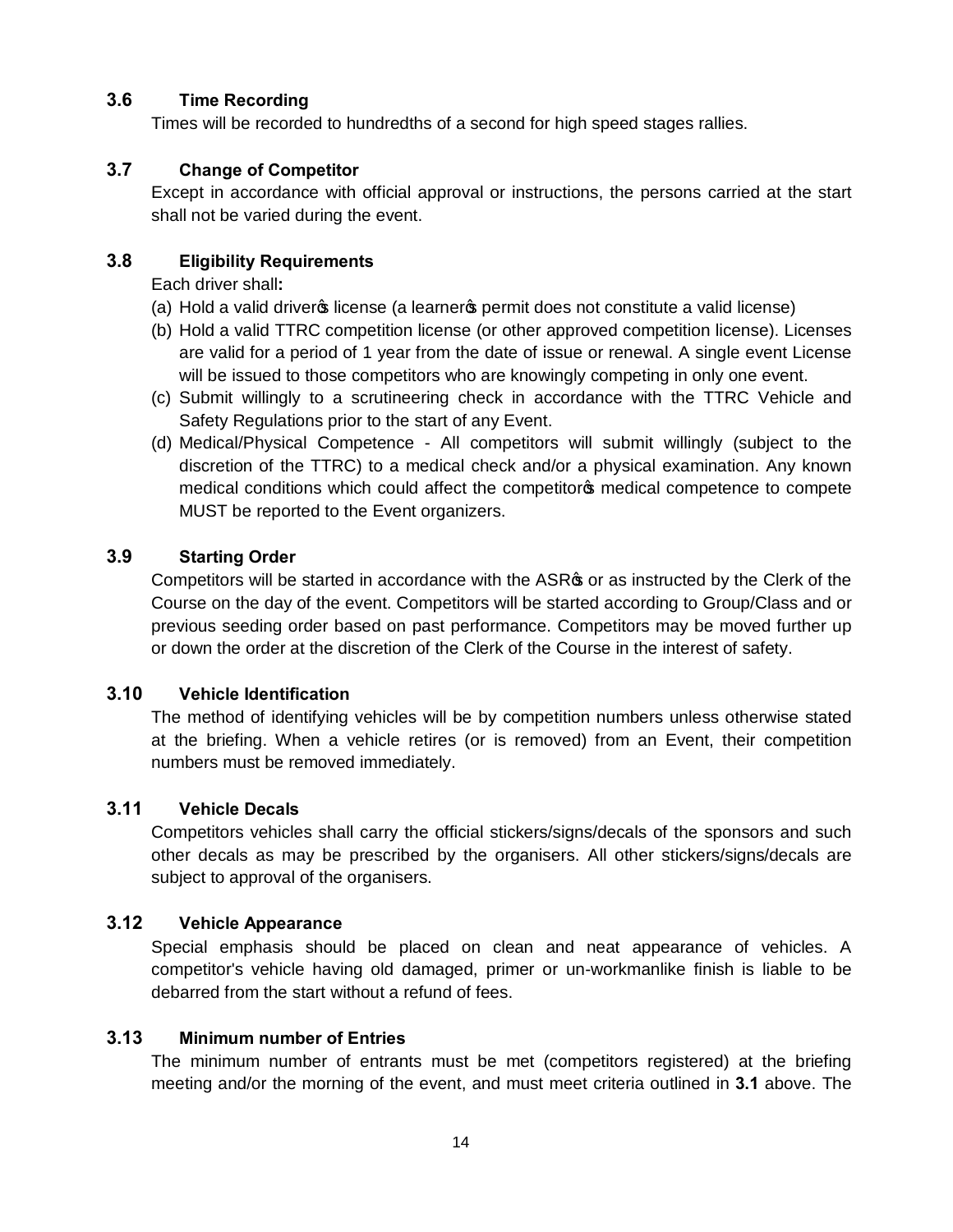maximum number of entrants must be stated at the briefing, and must be declared not later than one (1) hour before the scheduled start of the rally.

#### **3.14 Competition Documents**

Each entrant will be supplied with some or all of the following:

- A road book(s),
- Route card(s)
- Time card(s).

At a briefing meeting, it will be stated when, how and/or which of these will be issued and when details of any test and/or special stage will be issued if these details are not included in the Road Book or Route Card. Furthermore it shall be an offence for any competitor to proceed in the event until such information is available to him.

#### **3.15 Event Information / Records**

The Road Book and/or Route Card and/or Time Card shall clearly indicate what information the organisers required to be recorded and the places at which these records will be made. The onus of ensuring that all information required is correctly and legibly recorded rests with the competitor.

#### **3.16 Method of Navigation**

Competitors shall be notified at a briefing meeting of the methods of navigation applicable to the event, and of any maps required. Information shall also be given of the location and approximate times of Time Controls and Service Intervals, if applicable to the event.

Tulip navigation (ball & arrow) will show all junctions of the same type of road surface being used, except when in the following diagram there is a mileage given to the junction indicated. Mileage shown with a diagram, is measured from the preceding diagram. Diagrams may not be geographically oriented but should have a definite resemblance to the actual junction.

#### **3.17 Control Points**

Control points shall be identified by Control Boards which shall be displayed not more than 50 metres from the actual point at which officials are making their records. Include sample pictures of all Control Boards.

Controls, checks and test sites will open at least 15 minutes before the due time of arrival of the first vehicle and shall close at least half an hour after the due time of arrival of the last vehicle (highest missing competitor) unless otherwise stated in the A.S.R's.

#### **3.18 Arrival at Control**

The time of arrival at a control is the time at which the vehicle arrives at the marshal. The time of arrival will be recorded on the Road Book, Route or Time Card and the onus of presenting these rests with the Competitor.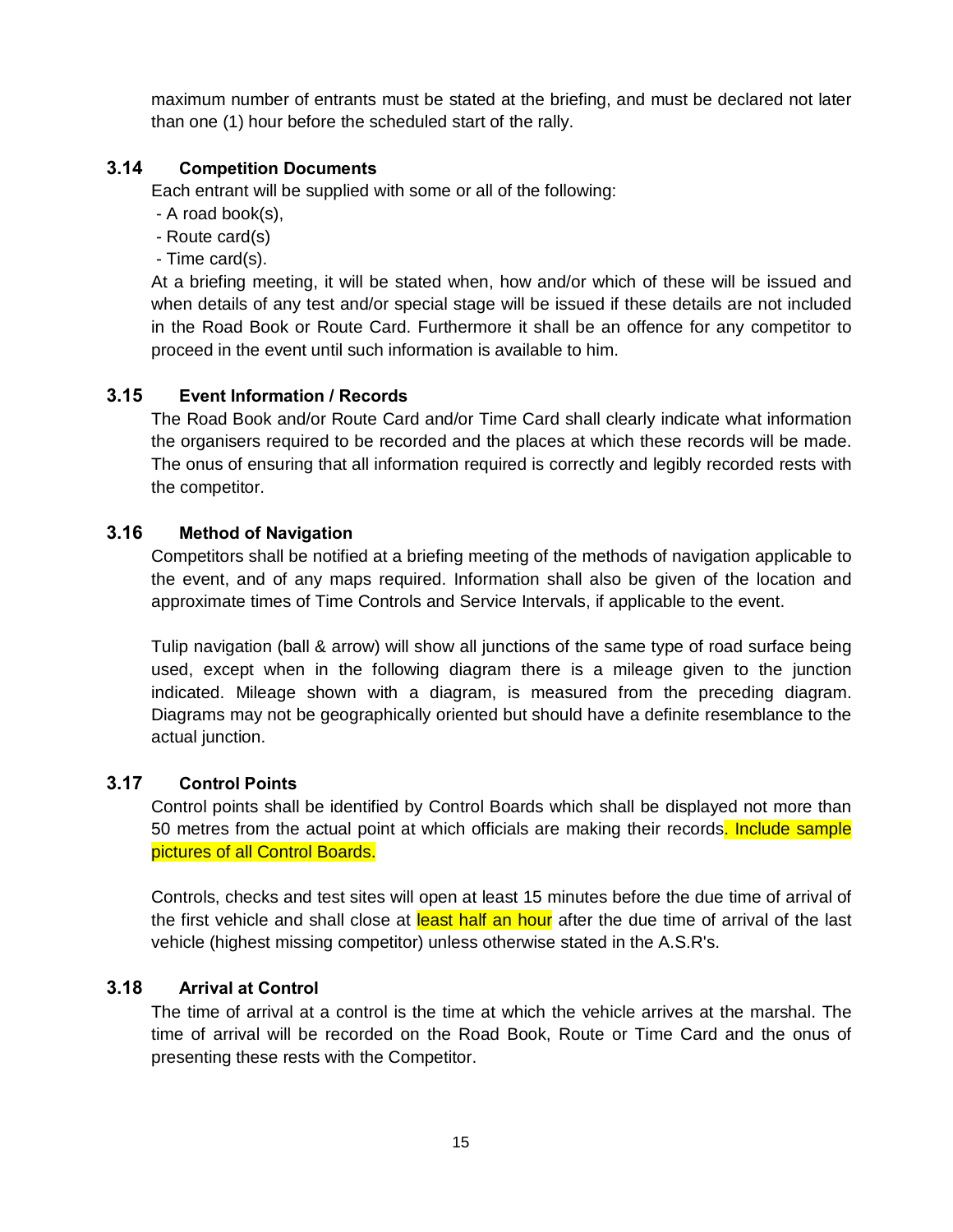In the event of a competing vehicle obstructing other competitors within 50 metres of a control or check point, the officials may instruct the driver to proceed and will then record the time of arrival as the time when this instruction is given.

## **3.19 Time recording at control points**

The time of reporting at controls or checks will be recorded to the preceding whole minute, for example: 10:09:59 (hh:mm:ss) will be recorded at 10:09:00 (hh:mm:ss), or fractions of a minute when a penalty is imposed for time-keeping errors of less than one (1) minute.

## **3.20 Outside Assistance**

No regular assistance organised in advance may be utilised by competitors in events of Closed and Restricted Status, and in no event may a vehicle be moved other than by its own power, except:

- (a) By a ferry.
- (b) By outside means for the minimum distance necessary to extricate it from difficulty.
- (c) By gravity.
- (d) By its crew.

## **3.21 Assistance by the Organizers**

NO assistance may be expected from the organisers. Competitors are responsible for ensuring that they are supplied with fuel, oil, water, etc., even though the organisers may give advice as to where such supplies may be obtained.

## **3.22 Force Majeure**

While rally organizers have an obligation, as far as is reasonable, to ensure every competitor shall encounter equal course conditions and equal likelihood of hazard, incidents often occur which are beyond the organizer's control. When a competitor encounters such a hazard and receives additional penalty time, it is bad luck. This type of obstruction is called "Force Majeure".

Unexpected obstructions are generally the result of three conditions:

- 1. Conditions of Force Majeure
- 2. Conditions created by competitor error
- 3. Conditions created by organizer error.

Claims arising from conditions created by organizer error (3 above), may be allowed and may be subject to unilateral action by the organizer, stewards, the Competition Director or his delegate. Claims arising from conditions of Force Majeure (1 above) or competitor error (2 above) are not to be allowed and are not subject to unilateral action by the organizer.

This Rule is intended as a general guideline and does not deny the competitor's rights to submit claims per these Rules, or deny the organizer's rights to extend the event's Maximum Permitted Lateness in an effort to ensure a qualified finishing field. The stewards have the authority to adjust a competitor's time on a stage or transit if they feel that the safety of another competitor was at stake.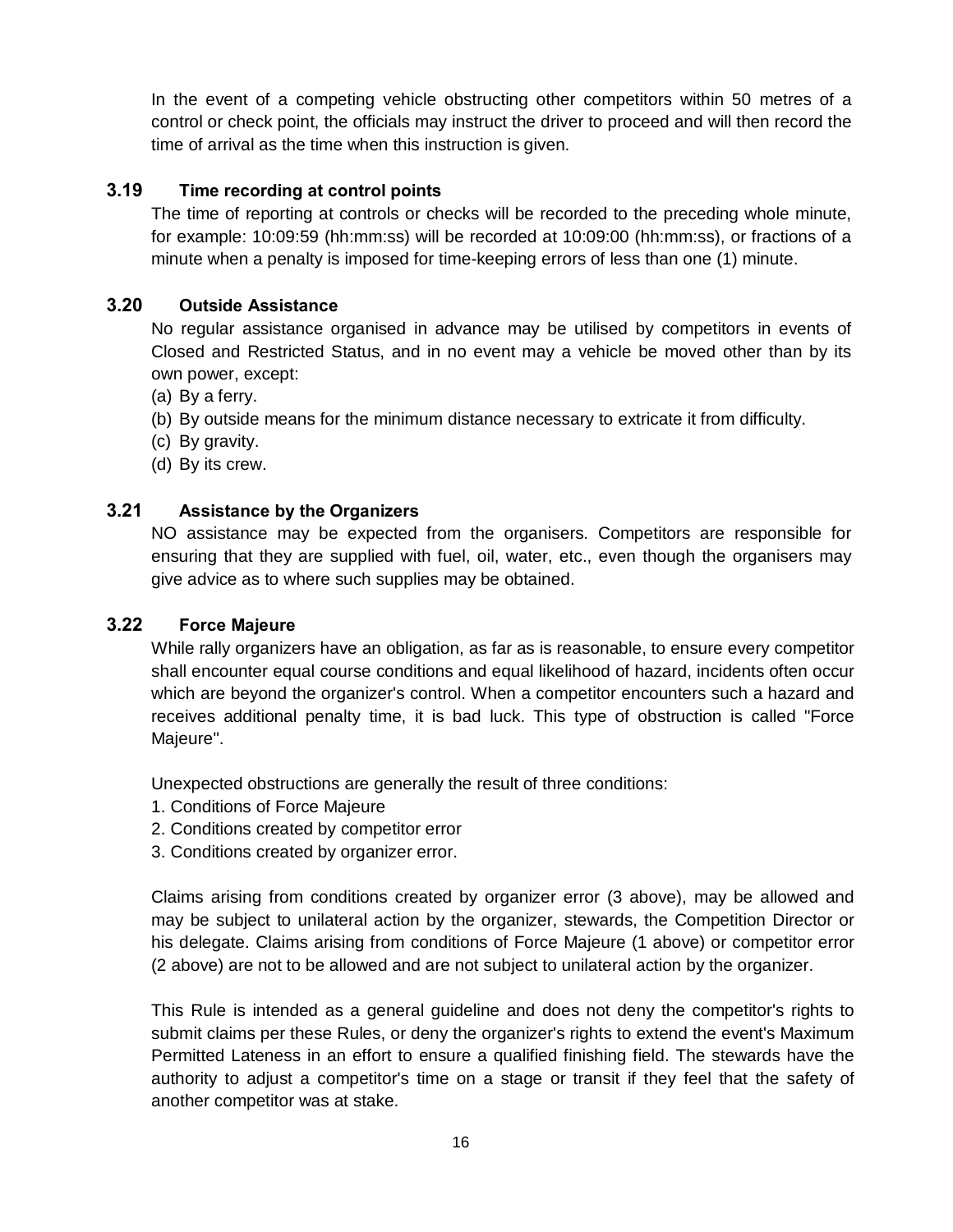#### **3.23 Information Discrepancies**

Should any entry in a Time Card not be legible then the Marshall's Record Sheet shall be used to determine the correct entry. If there is any discrepancy between the time card and the Marshall's Record Sheet, the Time Card shall be used to determine the correct entry. Any alteration made by a Marshall to his entry on the Time Card must be initialled.

#### **3.24 Placement of Officials**

Officials will be on duty at all control points and test sites, unless advised otherwise at a briefing. If officials are not in fact present during the whole period when competitors may report at any control point due to be manned, then that control shall be cancelled without the need for a protest. All performances will also be ignored if a control or check is re-located during its functioning time.

#### **3.25 Event Observation**

The organisers may establish a check manned by Judges of Fact at any point without giving the competitor prior notices for the purpose of observing part or all of the following:

- (a) Driving manners and/or compliance with the Statutory Requirements concerning the driver of a motor vehicle.
- (b) Vehicle noise.
- (c) Average speed during a transit

#### **3.26 Delays caused by Officials**

Competitors delayed under the instructions of a bona fide official of the event may claim an official delay allowance free of penalty.

#### **3.27 Competitor Claims**

Responsibility for making a claim for delay allowances rests solely with competitor. In compiling the results, no claim will be considered valid unless notice of such claim is recorded on the appropriate Road Book, Route or Time Card and certified as correct by the signature of the official in charge nearest to the point where the delay occurred. Further, no claim for delay will be valid unless explained in writing and so certified by the said official.

#### **3.28 Protests**

Every protest shall be in writing on the official protest form signed by the competitor and accompanied by the protest fee. Such fee shall only be returned if the protest is deemed to be well-founded if so directed by the Protest Committee or the Governing Committee of the TTRC. A protest arising out of any event shall be addressed to the Officials of the Meeting.

- 
- (a) A protest as to the validity of entry**,** qualification of competitor, driver or automobile shall be lodged at least 30 minutes before the start of the competition.
- (b) A protest as to the qualification of a competitor and/ or classification of a vehicle shall be lodged at least 30 minutes before the start of the competition.
- (c) All protests related to provisional results calculations, must be made within thirty (30) minutes after the posting or display of these results in a prominent place as indicated at the briefing meeting for the event, unless advised otherwise by an official of the event. At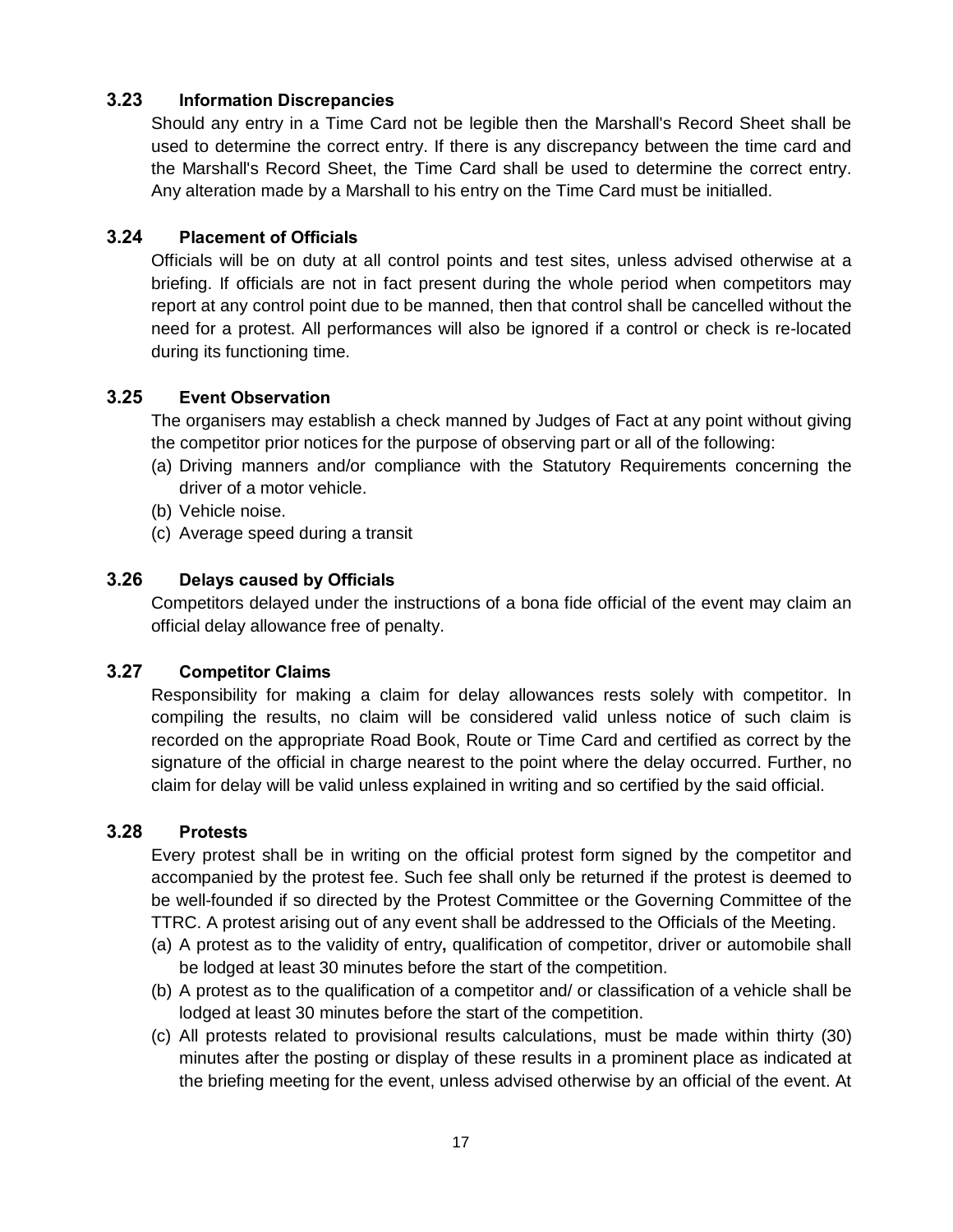the end of this time results will be deemed official, pending any decisions made by the protest committee.

- (d) If a protest is adjudged not to be well-founded, the whole or part of the protest fee may be forfeited. If a protest is adjudged to be well founded the Protest Committee shall refund the protest fee.
- (e) If it is proved to the satisfaction of the adjudicators that the author of a protest has acted in bad faith, he shall be deemed guilty of a breach of the Regulations and may be penalised accordingly.
- (f) The protest committee shall comprise at least three non-competing members of the TTRC. Under no circumstances might a competitor form part of a protest committee.
- (g) All parties concerned in the judgement of a protest shall be bound by the decision given.

#### **3.29 Error in the Route**

In the event that there is an error in the route the following shall apply:

- (a) A protest to this effect must be submitted informing the Protest Committee of the page, box and possible location of the error.
- (b) The Protest Committee will seek to establish the validity of the protest after the consolation with the plotters, checkers having heard the views of the protester.

Any transit speed which requires competitors, whilst using a roadway open to the public, to, achieve an average speed between any two points which exceeds the legal limit set for that road or section of road shall be deemed as an error in the route.

## **3.30 Change in route**

Instructions to vary the route must be received in writing from an official of the event and any one competitor of a vehicle may take responsibility for accepting such instructions. Any competitor who refuses to abide by or accept the foregoing would be deemed to have forfeited the event.

#### **3.31 START**

The starting signal for a test or special stage will be audible and visual, and the signal to be used will be defined in the instructions for the test or special stage.

## **3.32 FINISH**

The finish will be a "flying finish" and shall be indicated by signs/flags.

## **3.33 Judges of Fact**

**Judges of Fact will be** appointed to determine whether or not competitors carry out tests correctly.

#### **3.34 Competitor Negligence**

Any competitor driving at an excessive speed or in a negligent manner or convicted of any driving offence committed during the event may be excluded from the event.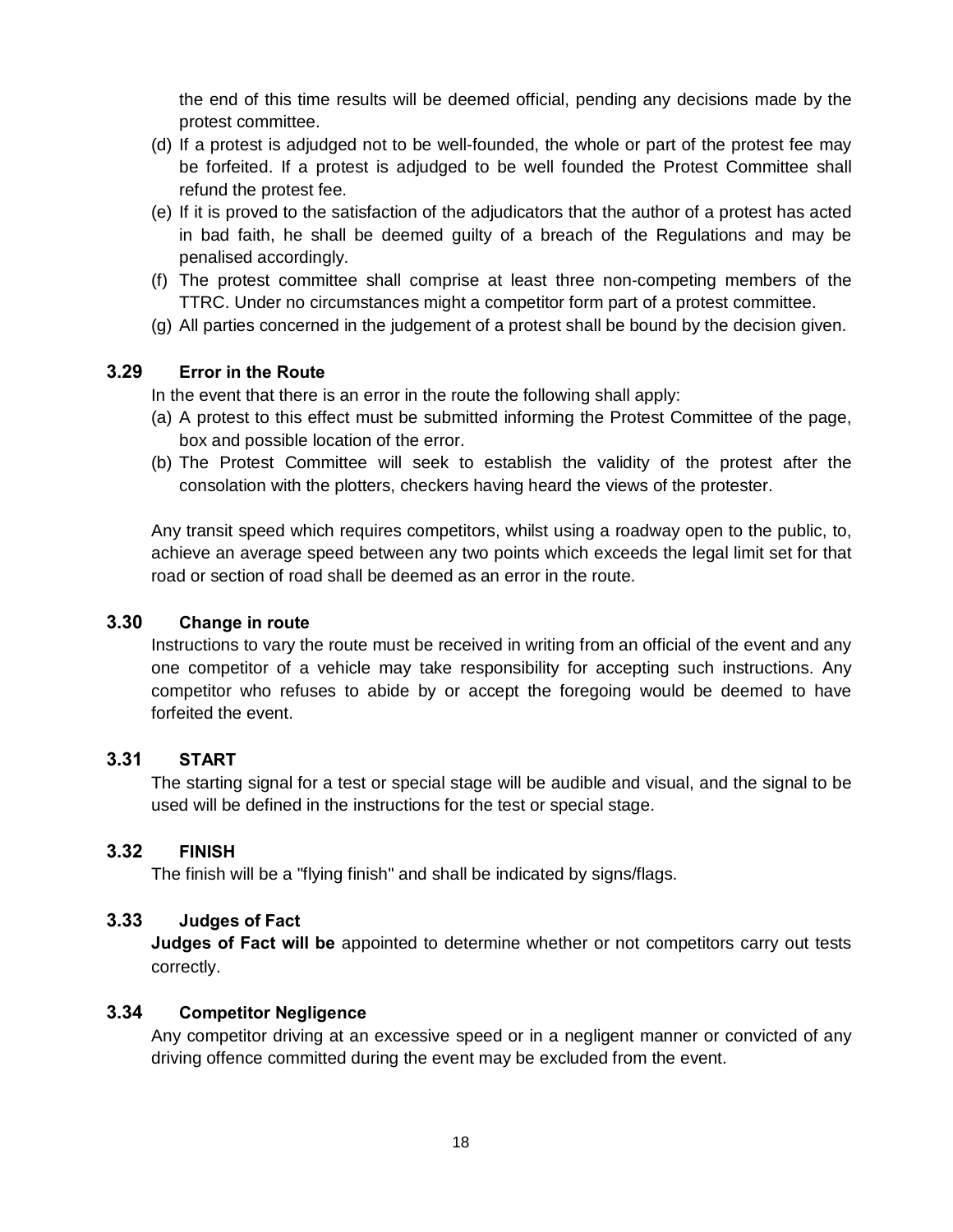#### **3.35 Accidents**

Competitors shall declare to the organisers at the finish whether during the competition they have been involved in any incident involving any other person or property and shall submit a written report to the committee within 48 hours thereafter.

#### **3.36 Rally Teams**

Rally Teams shall consist of two (2) competition vehicles. These vehicles must be nominated on the individual entry forms before the draw for numbers. The teams are not required to be competing in the same category.

## **3.37 Time Allowances**

Any time allowance/bonus given shall be written on the route sheet at location applicable, or included in Competitor's Instructions/notes in writing.

#### **3.38 Committee Rights**

The Governing Committee reserves the right, at their discretion and without giving a reason, to:

- (a) Refuse an entry.
- (b) Offer any competitor whose entry is refused a reserve entry.
- (c) Refund any entry fee or excuse a competitor payment, of an entry fee.

(d) Debar any competitor from participating in an event, notwithstanding acceptance of an entry.

(e) Postpone, cancel or abandon an event. In the event of cancellation entry fees shall be refunded.

#### **3.39 Competitor Obligations**

(a) Both the driver and navigator shall be members of the TTRC in good standing except in the case of invited guests and novices.

(b) No suspended or expelled members of the TTRC shall be allowed to take part in an event and/or any persons whose licence has been suspended or cancelled by a court empowered by the Law to do so.

## **3.40 Vehicle Registration / Insurance**

All competing cars must be officially licensed and insured (as applicable) for the road and must comply with all statutory regulations as to construction, use and lighting of vehicles. Insurance is the sole responsibility of each competitor and shall cover at least the navigator and all third party risks for all rallies and other competition events. The original rally insurance and a copy shall be submitted by each competitor with their entry form. Visiting competitors must consult the TTRC regarding insurance for vehicles competing using Visitor (V) Plates.

## **3.41 Penalties – REFER TO EVENT ASR's**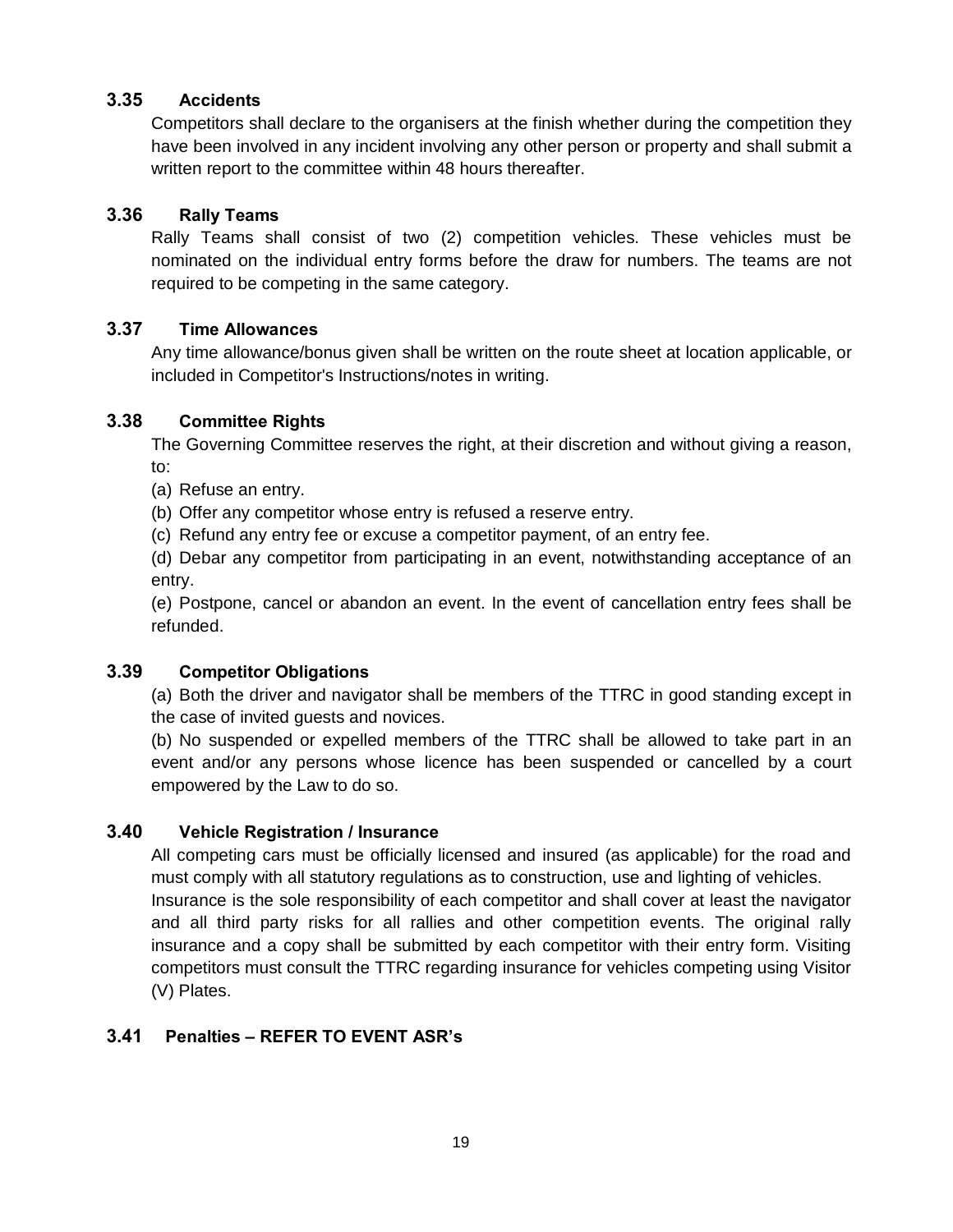## **3.42 Alcohol / Banned Substances**

**Competitors are not permitted** to consume alcoholic beverages and/or use illicit drugs during the period of twelve (12) hours before the start of the event or during the event. The governing committee and/or organizers may require competitors of High Speed Events to take a % reathalyzer Test+ conducted by an independent third party qualified to conduct such tests. Competitors refusing to take such tests may be excluded from the event without refund of entries paid. No alcoholic beverages are permitted to be stored in the competition vehicle.

#### **3.43 Obscene Language / Gestures**

The use of obscene language directed to sponsors or their representatives/ Marshals/ Stewards/ Officials or other Competitors, will result in EXPULSION from the event in addition to being disciplined by the Committee.

#### **3.44 Group Merging**

- a) Any lower Grouped car may enter the next highest group.
- b) Three cars shall constitute a Group/Class. When a Group/Class is still not subscribed even after merging upwards the competitor(s) will be allowed to merge into the next Group above. When the competitor(s) merges into the Group above the vehicle(s) will then be classified under the cubic capacity (Cc) regulations for that Group. Competitors will only be allowed to merge up to Group SM4 in the case of 2WD, and WRC in the case of 4WD*.* Any vehicle merging upwards must still comply with their original trim.
- c) For a Group to be subscribed, the competitors are only required to start the first special stage. To be classified as finishers the competitors must complete all stages (with the exception of those cancelled by the organizers) under their own power.

## **3.45 TTRC Disclaimer**

By the submission of a signed entry form, competitors grant permission for the TTRC, organisers, sponsors, promoters and other parties associated with the event, to use the names of competitors, their photos and photos of their competition vehicles in advertising and promotional material associated with the sport.

An entry form may be withdrawn any time before the start of the briefing meeting for the event and any entry fee paid will be returned.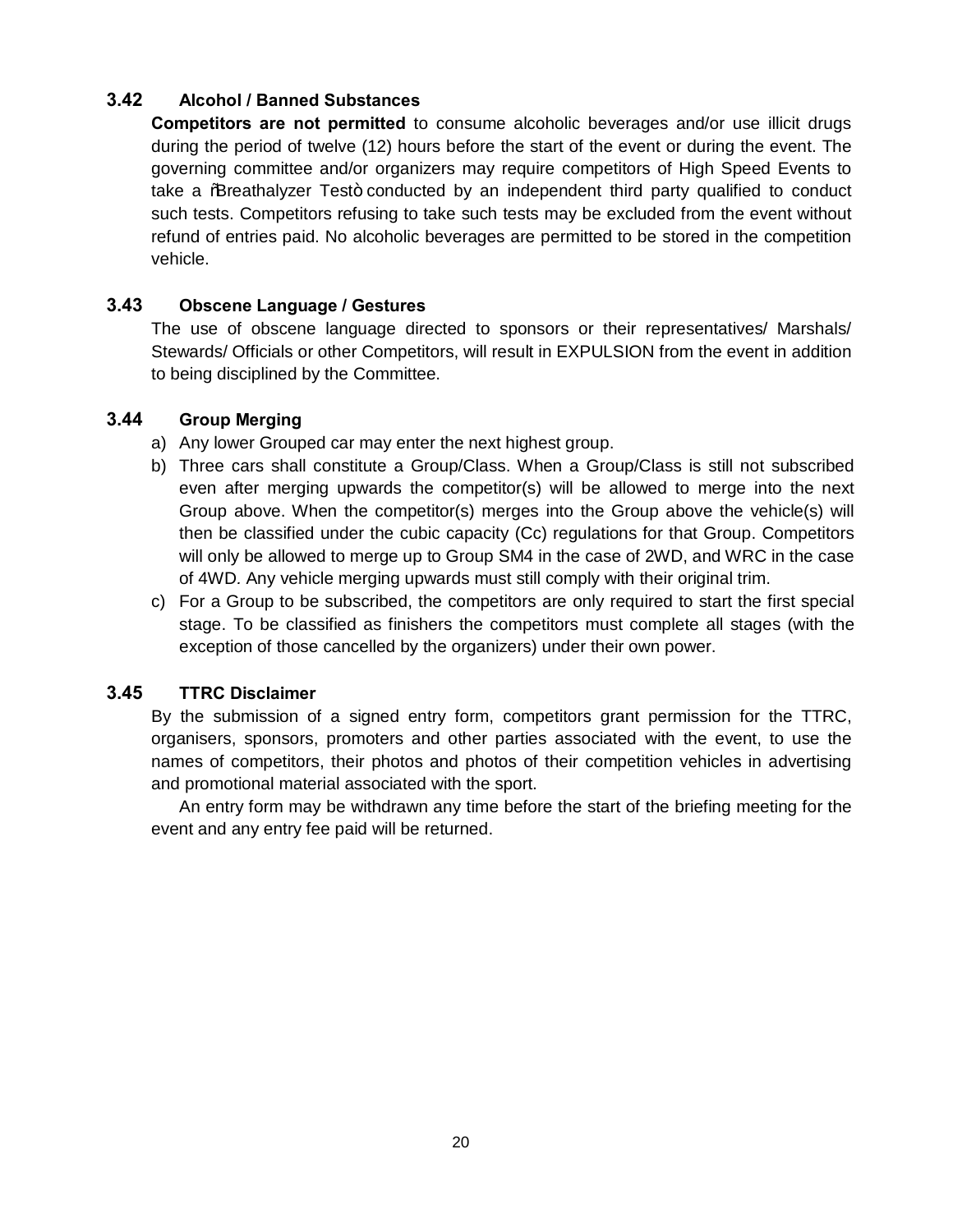## **4.0 Regulations for Event Organization and Management**

#### **4.1 General Rules for Rally Setting**

- a) All Rallies are to be set using Tulip, International Tulip, Herringbone or Written Instructions as the basis for Route directions and the ASRs for each event shall specify the types of instruction which will be provided.
- b) All roads of the type being used (paved or unpaved) in current instructions must be indicated, if no distance is given in the instructions. Distances given must be measured from the preceding diagram unless otherwise stated.
- c) Distances are to be shown primarily in kilometres, but miles may also be shown. Distances shown as a decimal fraction of a km/mile must be written with a zero (0) before the decimal point (Example 0.13).
- d) Use of residential areas should be minimised. In the event these areas are used, special time allowances are to be built in to prevent excessive speeding and irrational driving. Also an adequate time/distance period should be built in after these sections before the next time check. Where Private Roads/Property are used, permission must be sought and obtained (preferably in writing) before the day of the event.
- e) Give thought to convenient Start locations to provide adequate space for scrutineering, parking and starting of vehicles--same to be done for finish to give sponsor best exposure.
- f) Rally to be checked by independent team preferably using a different car and instruments, checking over sections, and location of control points. The checker will be held ultimately responsible for any route errors discovered during the event. In the event of disagreement between Plotter(s) and Checker(s), the matter will be referred to the Competition Secretary who may at his discretion refer the matter to a suitable noncompetitor for arbitration.
- g) Briefing should cover all different systems that will be used during the rally, and especially to give competitors information that will enable them to compete equally.
- h) The Clerk of the Course in charge of a special stage reserves the right to pull a competitor out of line to start a faster car first. This is only a safety precaution and would be determined by the types of cars / drivers involved and the stage length and type.
- i) Organisers should avoid the use of loops in the route for special stages to allow competitors to start at regular intervals and to reduce the chance of directional errors by competing cars.
- j) Marshals should be provided if possible at every junction to ensure competitors follow the correct route.
- k) Special stage time allowances may vary but should be kept within reason so as to ensure safe operation of the Stage without unnecessary delays.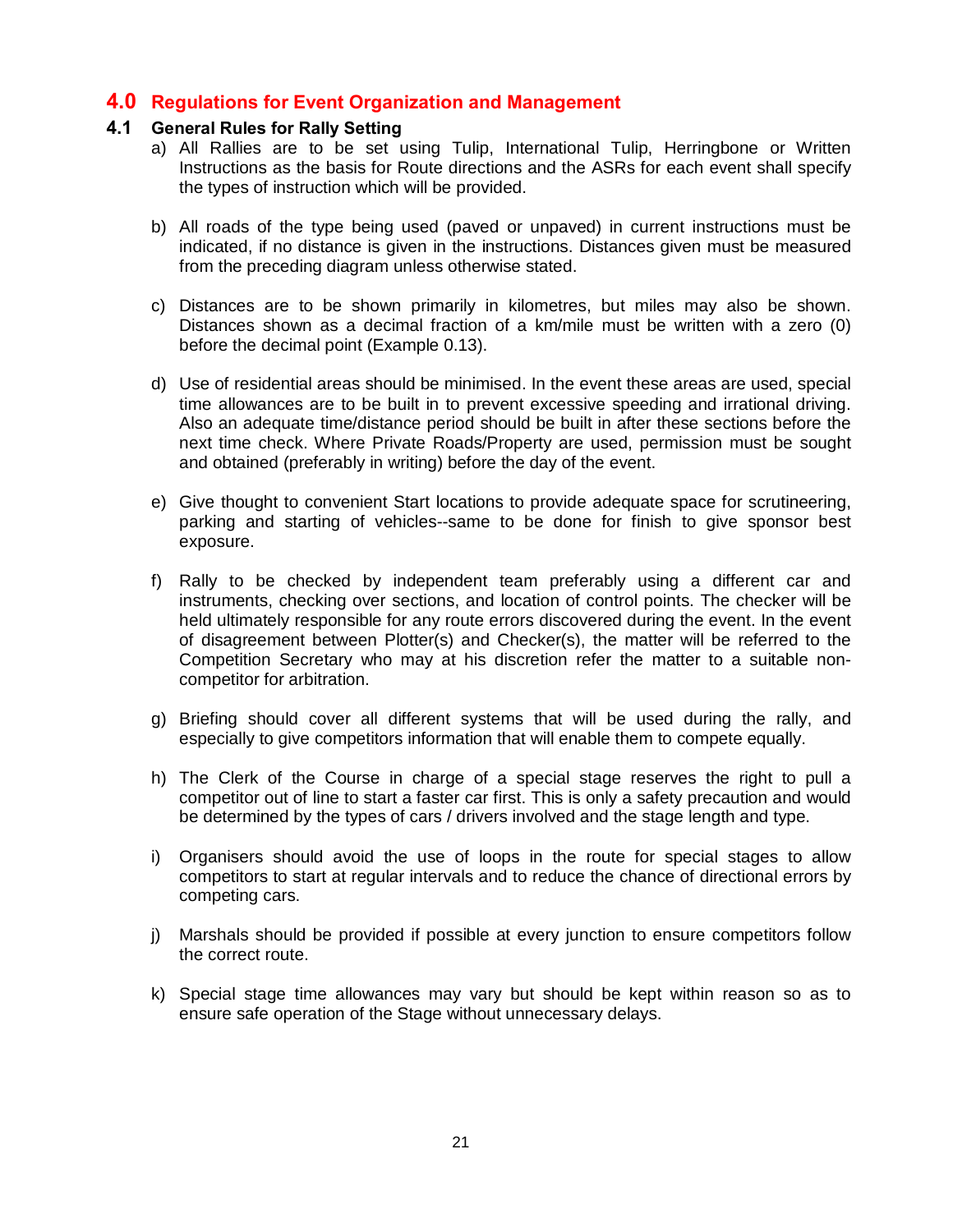## **5.0 Point System – High Speed STAGES – EVENT results**

There will be three (3) independent totals recorded for each competitor for the rally calendar year:

- Overall Driver
- Class Winners
- Best Team

## **5.1 TTRC Awards for a Rally**

The awards for a High Speed Stages Event are as follows:

**Overall Winner** . The overall winner is the competitor obtaining the lowest accumulated elapsed time overall for the completed stages. The competitor must Start and Finish all stages run for the event (excepting those cancelled by the event officials) under their own power.

**Class Winner** – The Class Winner is the competitor obtaining the lowest accumulated elapsed time per their constituted class for the completed stages. The competitor must Start and Finish a minimum of 2/3 of the number of stages run for the event (excepting those cancelled by the event officials) under their own power.

**2WD Winner** – The 2WD winner is the competitor obtaining the lowest accumulated elapsed time among the overall constituted 2WD competitors. The competitor must Start and Finish all stages run for the event (excepting those cancelled by the event officials) under their own power. The competitor must be a 2WD car in a constituted class.

**TEAM Prize** – Both members of the Team must Start and Finish all stages run for the event (excepting those cancelled by the event officials) under their own power. The overall points system will be used to calculate team. For the purpose of the Team Prize the 2WD and 4WD cars will earn points separately, i.e.  $1<sup>st</sup>$  place 4WD  $-$  20,  $1<sup>st</sup>$  place 2WD  $-$  20, etc.

There may be special prizes and awards given out at events, for example Rally Trinidad, at the discretion of the TTRC executive or planning committee.

## **5.2 OVERALL POINTS**

The following points will be awarded to Drivers who finish every stage that is run for the event under their own power, excepting those cancelled by the event officials. The Point system below will also be used to calculate the overall 2WD winner at the end of the year.

| <b>1st Position</b> | $\cdots$ |    | 7th<br>          |  |
|---------------------|----------|----|------------------|--|
| 2nd                 |          | 17 | 8th<br>          |  |
| 3rd                 |          | 15 | 9th<br>          |  |
| 4th                 |          | 13 | 10th<br>         |  |
| 5th                 |          | 11 | Starter/Finisher |  |
| 6th                 |          | 9  |                  |  |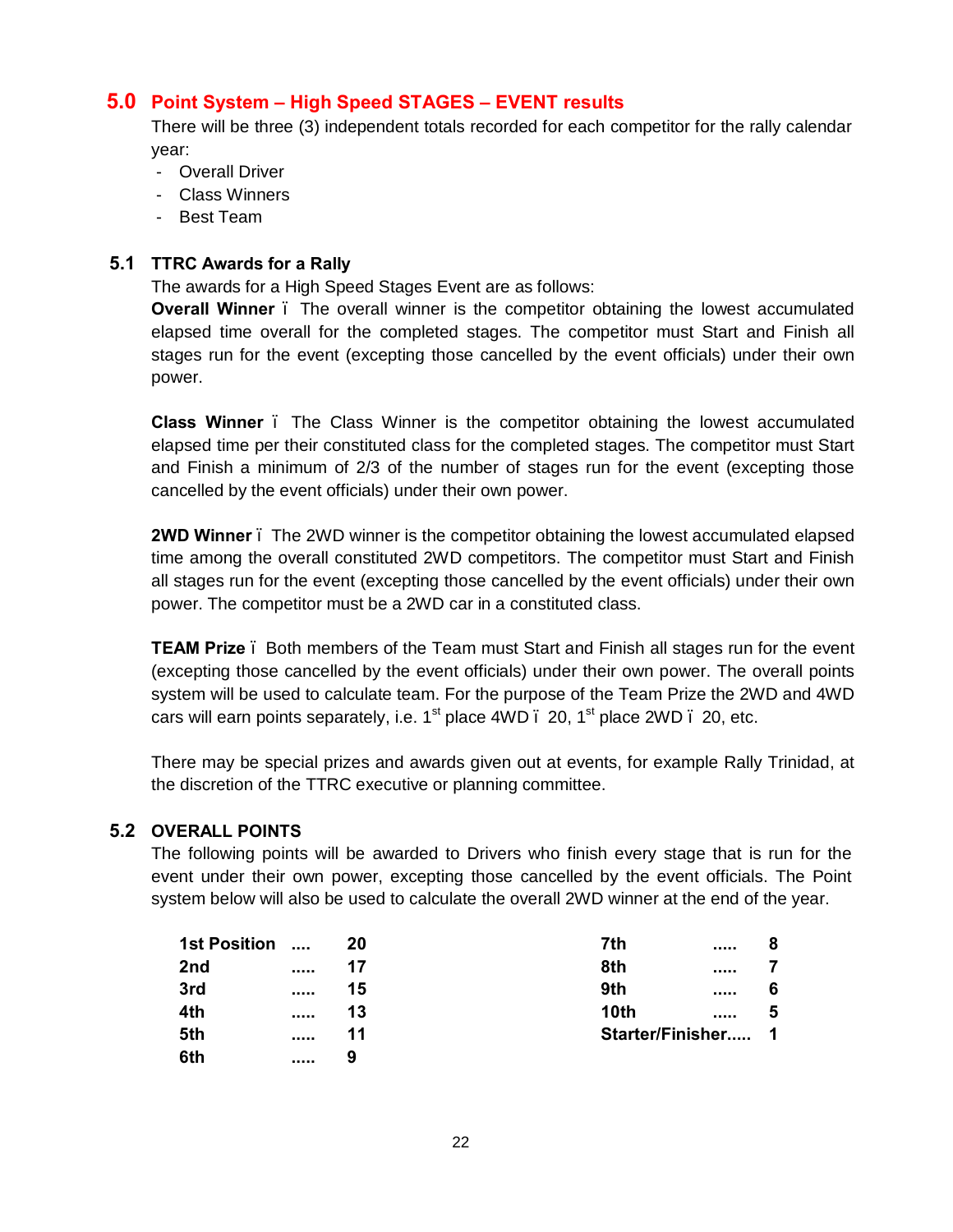## **5.3 CLASS POINTS**

The following points will be awarded to Drivers who finish a minimum of 2/3 of the stages that are run for the event under their own power, excepting those cancelled by the event officials.

| <b>1st Position</b> |   | 15 |
|---------------------|---|----|
| 2nd                 |   | 12 |
| 3rd                 |   | 10 |
| 4th                 |   | 8  |
| 5th                 |   | 7  |
| Starter/Finisher    | 1 |    |

## **5.4 Tied Events**

In the event that there are two or more competitors with the same overall time in a High Speed Stages Event, the following will be used to determine the winner in order of:

- 1. The lower grouped competitor
- 2. If both competitors are in the same group then the competitor with the most stage wins will be declared the winner.

If a tie still exists then there will be joint winners and next place for points will be sequentially placed. (i.e. Tie for first place - 20 points to each competitor, then next placing will be 3rd - 15 points)